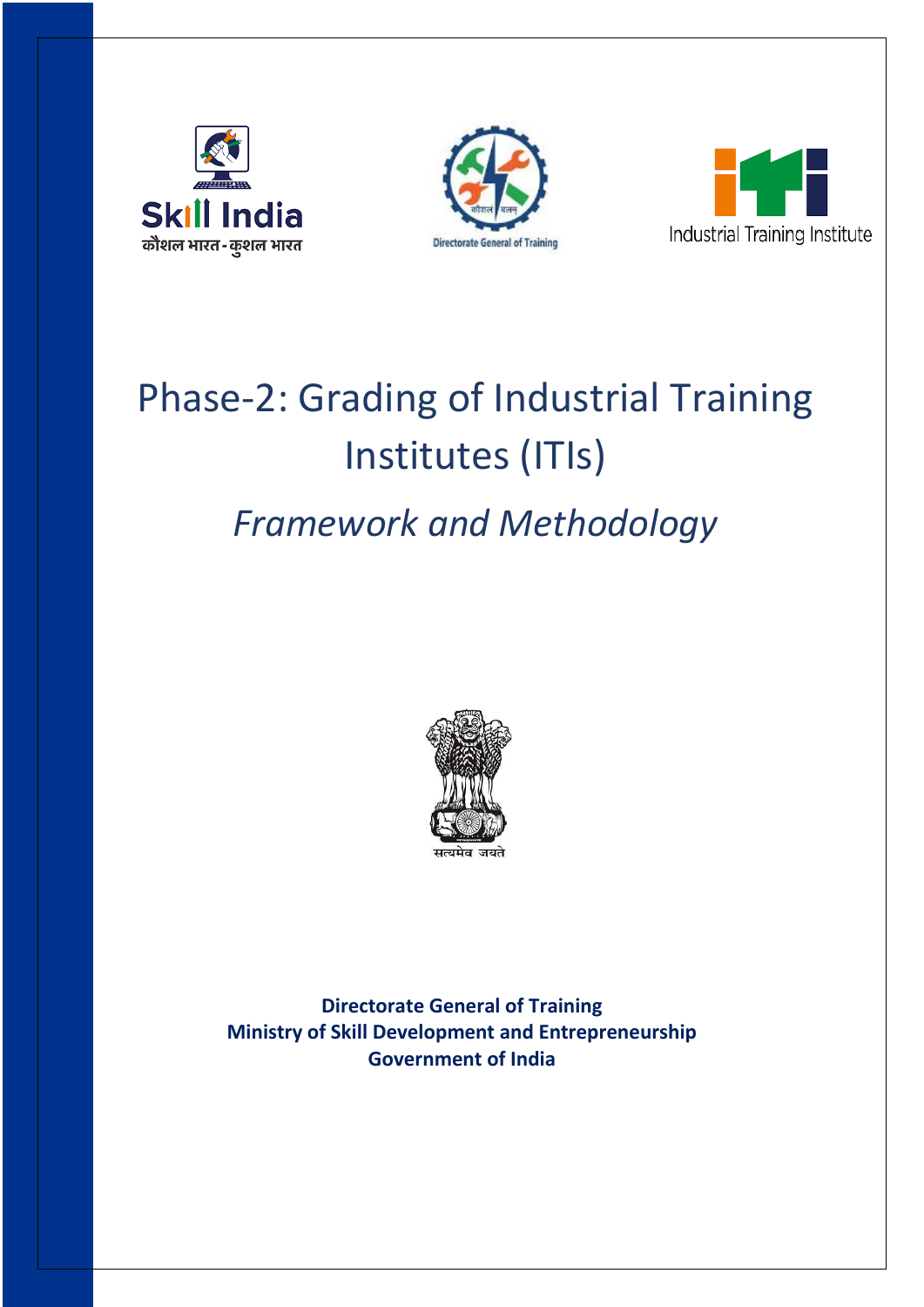# **Contents**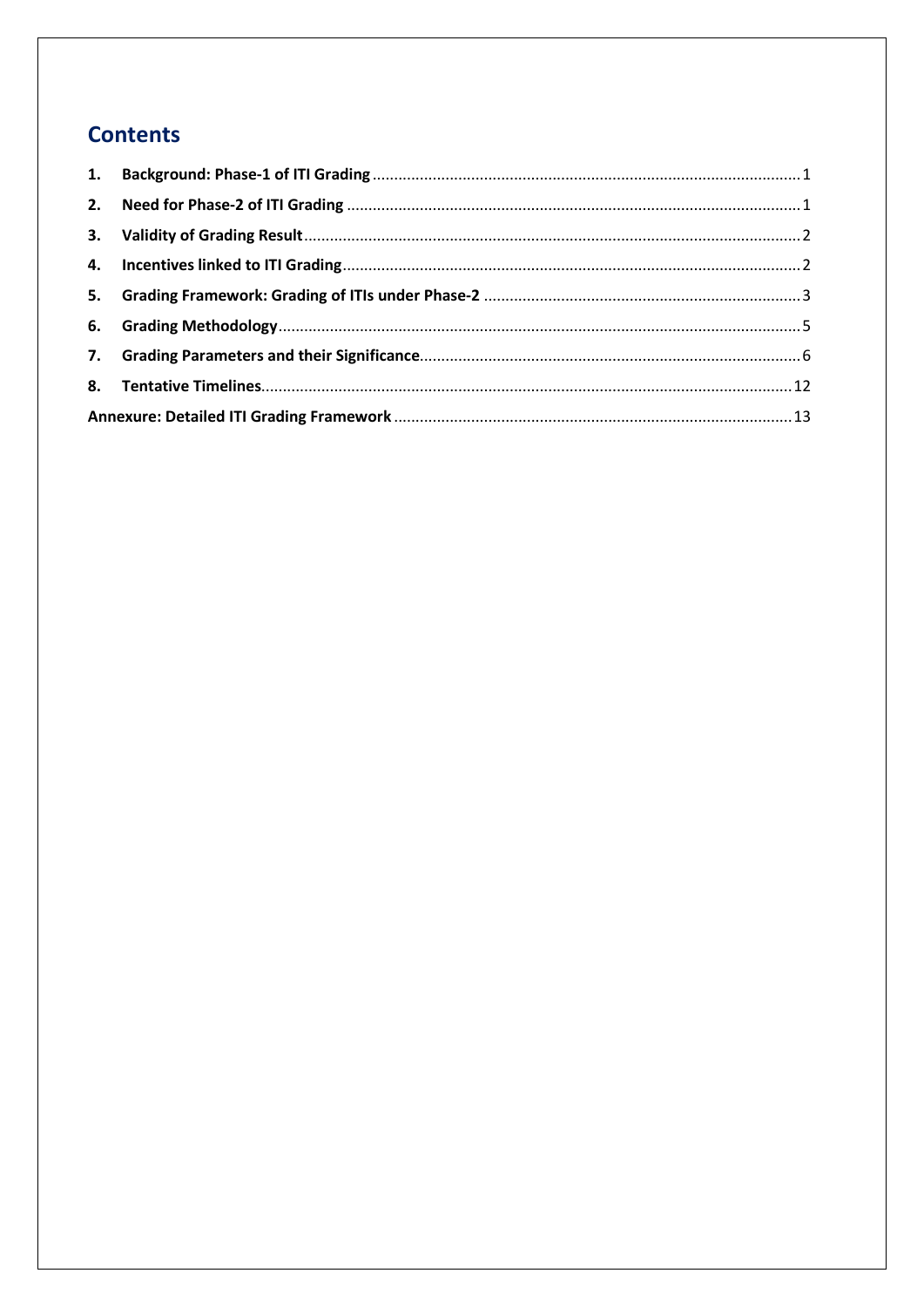# <span id="page-2-0"></span>**1. Background: Phase-1 of ITI Grading**

Ministry of Skill Development and Entrepreneurship (MSDE) launched Phase-1 of ITI Grading in January 2017 and released the grading results of 4811 Industrial Training Institutes (ITIs) in June 2018.

The Phase-1 grading of ITIs was a voluntary exercise with an aim to establish a quality assurance mechanism for both Government and Private ITIs. The grading results aimed to help trainees make informed choices about the institutions.

## **Salient features of Phase-1 of ITI Grading:**

Grading of ITIs was a three step process starting with the online submission of self-grading by the respective ITI. This was followed by physical verification and data validation by a third party independent auditor. The final grading score was approved by Core Grading committee of experts constituted by Ministry of Skill Development and Entrepreneurship (MSDE).

- ITIs were graded on an overall scale of 0 to 5 based on 43 pre-defined parameters. The composite grade score of the institute reflected their current performance level of the ITI. Additionally, parameter wise score also enabled ITIs to find out the key areas where they can improve upon, resulting in overall improved performance of the ITIs in the country.
- To ensure transparency of the entire process, the grading score assigned by third party independent auditor was shared with the respective ITIs. The ITIs were given a chance to submit their grievances to the Grievance Committee, in case they were not satisfied by the third party grading score. Grievance Committee consisting of State Directorate and DGT officials looked into the grievances.

# **Summary: ITI Grading Coverage under Phase-1**



# <span id="page-2-1"></span>**2. Need for Phase-2 of ITI Grading**

Currently, only 4811 ITIs have been graded out of 15000+ ITIs present in the country.

DGT, under the aegis of Ministry of Skill Development and Entrepreneurship (MSDE) intends to make it mandatory for all the ITIs in the country to get graded. Phase-2 of grading will offer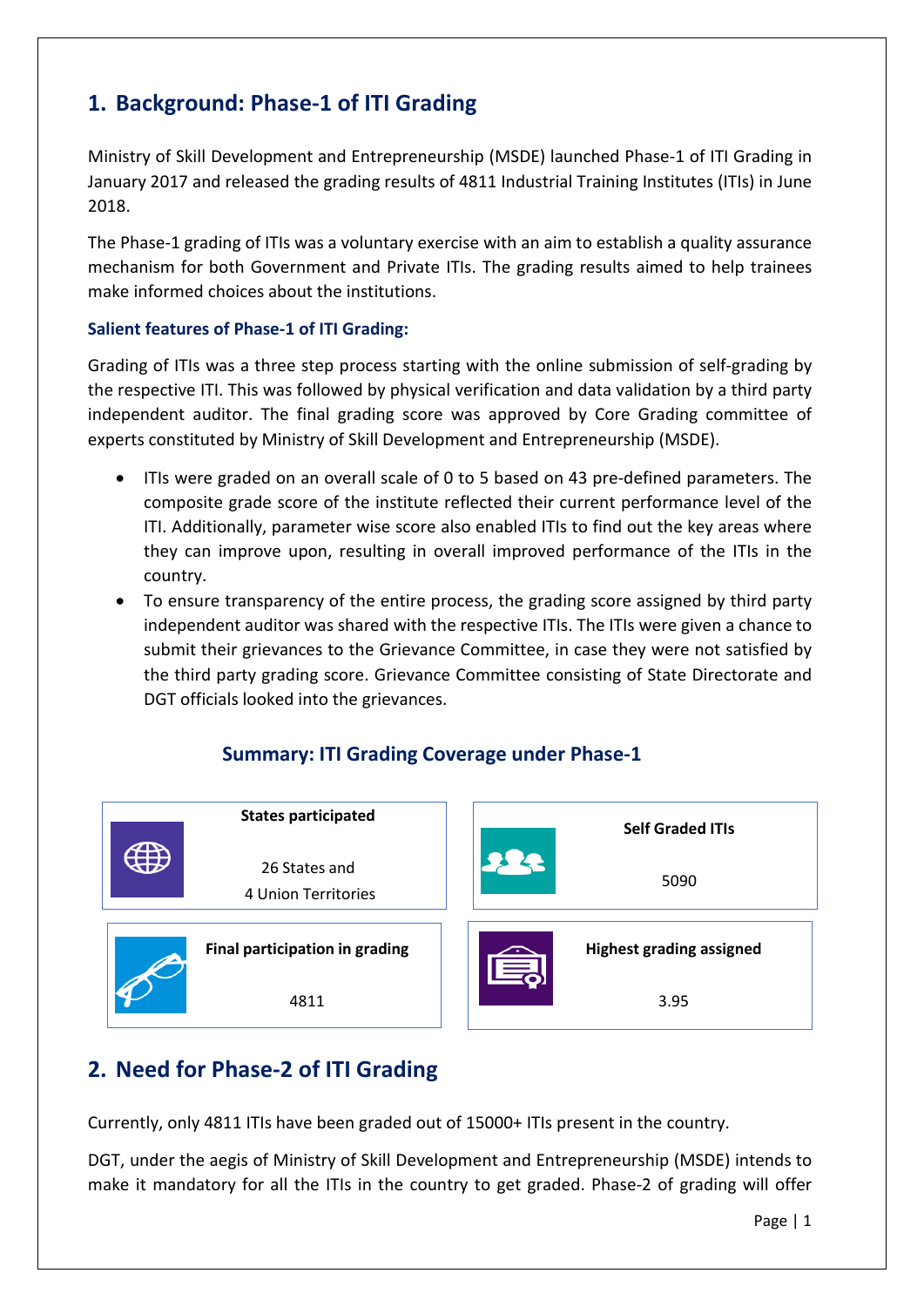chance to remaining ITIs to get graded. Further, Phase-2 grading system has been made more outcome focussed by incorporating feedback from ITIs, state directorates, industry partners, and members of the Core Grading Committee.

Additionally, all the ITIs covered in Phase-1 of grading will also be given a chance to improve upon their existing grading under Phase-2.

# <span id="page-3-0"></span>**3. Validity of Grading Result**

The grading result will be valid for next 5 years from date of award of grade to the ITI. However, such ITI's may be given a chance to get re-graded even before 5 years, if there are changes in the grading parameters.

Additionally, if an already graded ITI (graded under Phase-1 of grading) goes for re-grading (under Phase-2 of grading), then the latest grading score will be considered while deciding on any future course of action (including but not limited to incentives, benefits) corresponding to that ITI. However, any benefit availed by the ITI based on the older grading score will not be withdrawn for that academic session. However, the latest grading score will be used for all future benefits from the next academic session.

Additionally, an ITI can get graded only once under Phase-2 of grading.

# <span id="page-3-1"></span>**4. Incentives linked to ITI Grading**

The Grading score of ITIs will be used to provide graded autonomy to them. Additionally, top graded ITIs will also be suitably incentivized. The incentives based on the grading scores will be decided from time to time.

Following incentives are envisaged for top graded ITIs based on 10<sup>th</sup> meeting of NCVT Sub-Committee held on 28th August 2018:

- a) ITIs with grade  $\geq$  2.5 (both private and Government) will be self-centres for OMR based theory examination.
- b) Only ITIs with grade 2.5 or more (both private and Government) will be allowed to apply for addition of new trades/units on the affiliation portal.
- c) Only Private ITIs with at least 2.5 grade and Government ITIs with at least 2.0 grade will be eligible to receive financial support under STRIVE (World Bank Project).
- d) Principals and Instructors of ITIs (both private and Government) with 2.5 or more grade will be eligible for training in NSTIs or abroad, wherever possible
- e) Principals of top rated ITIs may be honoured at a National event.
- f) Grading of respective ITI as allocated to be displayed on NCVT MIS Portal. Additionally, states to display grades on their admission portals so that ITI applicants make informed choice.

*Note: The incentives envisaged for top graded ITIs may be changed or modified in the future as per policy and/or decision of the Government of India.*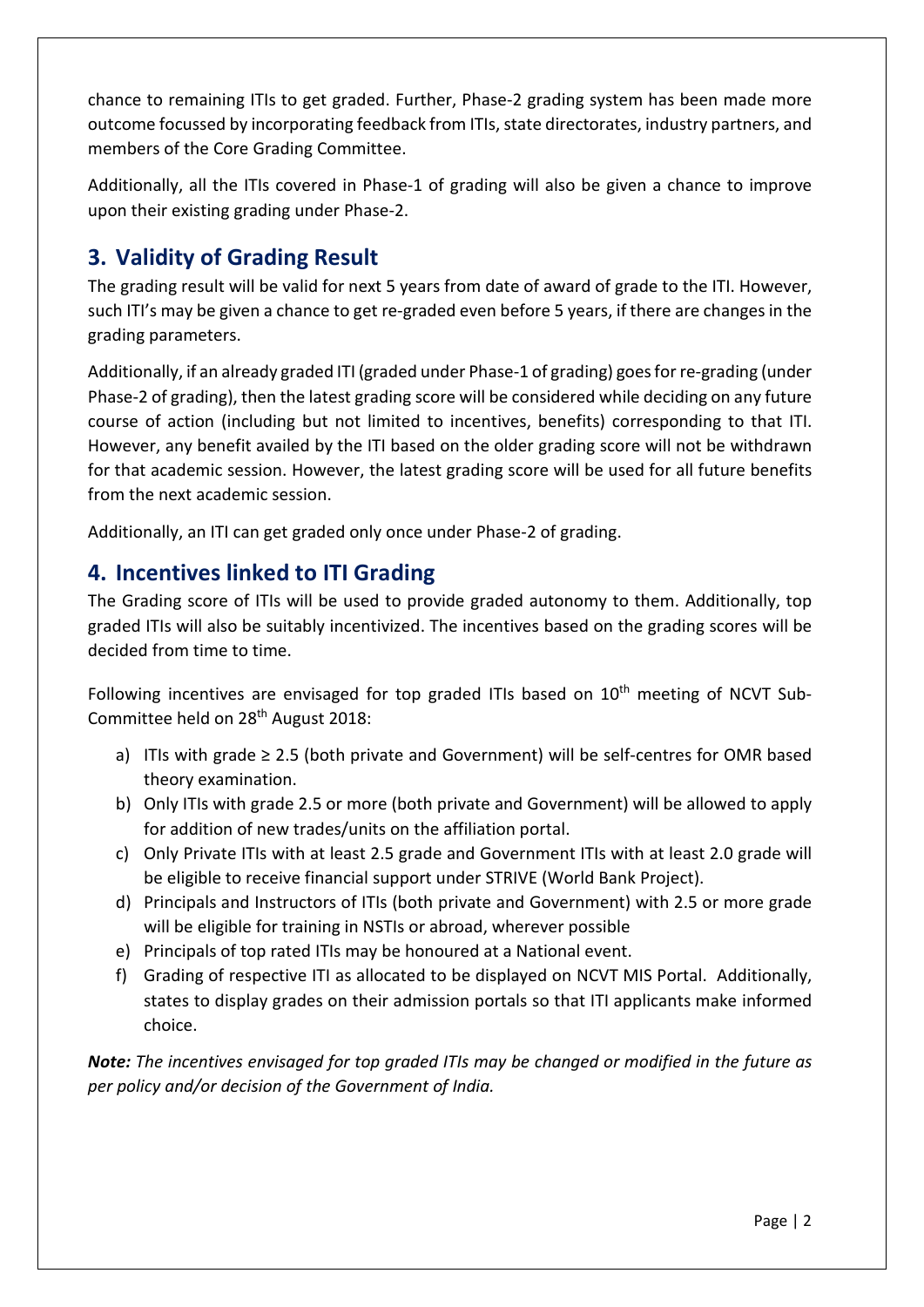# <span id="page-4-0"></span>**5. Grading Framework: Grading of ITIs under Phase-2**

There are 27 grading parameters categorized into 5 categories as described below:



# **Phase-2 Grading Categories**

The parameters corresponding to the above mentioned categories are as follows:

| <b>Category</b><br><b>Name</b>                      | Parameter#     | <b>Parameter</b>                                                                                                                                                                                                                                                                                                                                                                                                                                                                                                                                                                                                                                                    |
|-----------------------------------------------------|----------------|---------------------------------------------------------------------------------------------------------------------------------------------------------------------------------------------------------------------------------------------------------------------------------------------------------------------------------------------------------------------------------------------------------------------------------------------------------------------------------------------------------------------------------------------------------------------------------------------------------------------------------------------------------------------|
| A. Trades and<br>Industry<br><b>Engagement</b>      | $\mathbf{1}$   | No. of Active MoUs existing with industry<br>(MoU will be considered Active only if MoU is valid as on date and MoU has<br>provided some benefit to ITI like trainee exposure program,<br>internship/apprenticeship opportunity, industry sponsored infrastructure,<br>training of instructor, industry expert lecture, placement assistance,<br>assistance in curriculum revamp)<br>Note: If any ITI is still using a machine provided by an industry under an older<br>MoU, then that MoU will also be considered active provided the machine is<br>still properly maintained and in working condition, as evidenced through<br>videos And/or physical inspection |
|                                                     | $\overline{2}$ | CSR Support for ITI in developing training infrastructure                                                                                                                                                                                                                                                                                                                                                                                                                                                                                                                                                                                                           |
|                                                     | 3              | Trainees who have been sent for "dual training" (%)                                                                                                                                                                                                                                                                                                                                                                                                                                                                                                                                                                                                                 |
|                                                     | 4              | Placement Cell and its functioning<br>(Conduct of placements and the number of job fairs conducted)                                                                                                                                                                                                                                                                                                                                                                                                                                                                                                                                                                 |
|                                                     | 5              | Craftsmen Instructor Training Scheme (CITS) certification of available<br>instructors (in eligible trades as per NCVT) (%)                                                                                                                                                                                                                                                                                                                                                                                                                                                                                                                                          |
| <b>B.</b> Instructor<br>quality and<br>availability | 6              | Number of ITI instructors who have completed short term refresher training<br>(at least 5 days) at NSTI/Industry/any other Institute in last 2 years (%)                                                                                                                                                                                                                                                                                                                                                                                                                                                                                                            |
|                                                     | $\overline{7}$ | Instructor vacancy against sanctioned posts (%)                                                                                                                                                                                                                                                                                                                                                                                                                                                                                                                                                                                                                     |
|                                                     | 8              | Percentage of guest instructor from Industry                                                                                                                                                                                                                                                                                                                                                                                                                                                                                                                                                                                                                        |
|                                                     | 9              | Pass rate (%)<br>(Proportion of trainees who passed in first attempt as a percent of total hall<br>tickets issued)                                                                                                                                                                                                                                                                                                                                                                                                                                                                                                                                                  |
| C. Outcome                                          | 10             | Percentage of trainees passing in first attempt and scoring more >= 80<br>percent marks in the final exam                                                                                                                                                                                                                                                                                                                                                                                                                                                                                                                                                           |
|                                                     | 11             | Career Progression Rate %<br>i.e. Rate of Wage Employment + apprenticeship engagement + higher studies<br>+ self-employment (%)                                                                                                                                                                                                                                                                                                                                                                                                                                                                                                                                     |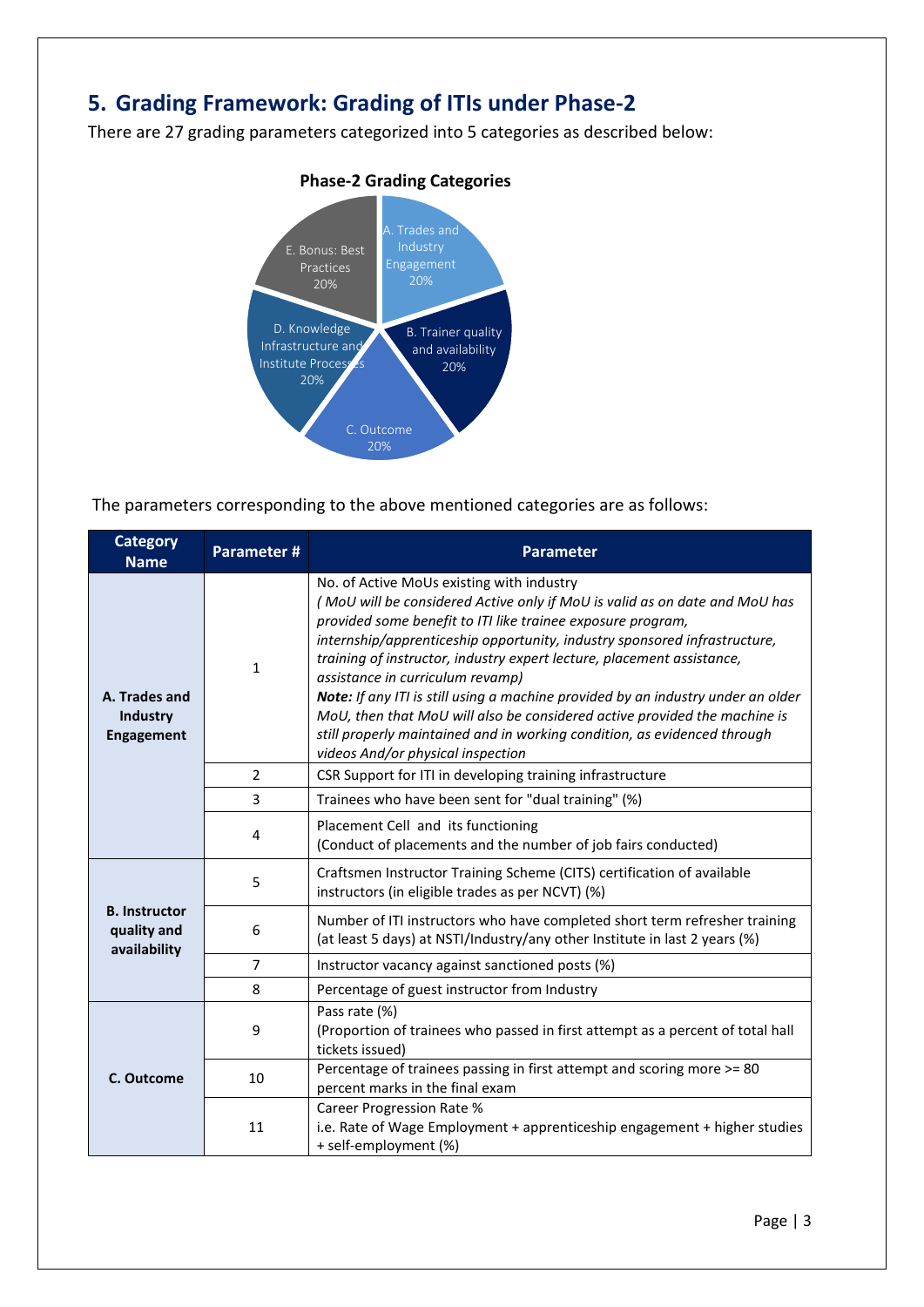| <b>Category</b><br><b>Name</b>                                  | Parameter # | <b>Parameter</b>                                                                                                                                                                                                            |
|-----------------------------------------------------------------|-------------|-----------------------------------------------------------------------------------------------------------------------------------------------------------------------------------------------------------------------------|
|                                                                 | 12          | Participation, Awards and accolades by Principal/trainees/Instructors/ITI at<br>District / State / National/ International Level (including skill competitions<br>etc.) in the last 2 years                                 |
| D. Knowledge                                                    | 13          | Functional IMC in case of Govt. ITI and similar institutional mechanism with<br>at least one industry representative expert in case of Pvt. ITI                                                                             |
| <b>Infrastructure</b>                                           | 14          | Machine maintenance log books                                                                                                                                                                                               |
| and Institute<br><b>Processes</b>                               | 15          | Availability of "full-time" ITI Principal and post-employment training.<br>(Admin/management of at least 5 days).                                                                                                           |
|                                                                 | 16          | Availability of production centre generating revenues (excl. course fee) /<br>earn with learn scheme as per audit report.                                                                                                   |
|                                                                 | 17          | Playground/Horticulture/ Garden/Indoor Play Ground facilities                                                                                                                                                               |
|                                                                 | 18          | Percent of trainees who were 10th pass on joining and got 12th Certificate<br>after passing (Not Applicable for ITI younger than 3 years)                                                                                   |
|                                                                 | 19          | Recognized Technological Innovation/Advancements                                                                                                                                                                            |
| E. Bonus: Best                                                  | 20          | Availability of new generation courses like IoT, Mechatronics, Drone<br>Technology                                                                                                                                          |
| <b>Practices</b>                                                | 21          | Sustainable measures being adopted by ITI viz. rain water harvesting, solar<br>power utilization, utilization of scrap, and waste management                                                                                |
| (ITIs need to<br>score in only 5<br>parameters<br>out of the 11 | 22          | Women oriented courses available in ITI<br>(Courses related to Apparel/Dress making, Beauty and Wellness,<br>Stenographer, COPA, Secretarial Assistant (English), Food Processing etc.)                                     |
| parameters in                                                   | 23          | All the details of Instructors entered in NCVT MIS Portal                                                                                                                                                                   |
| this category)                                                  | 24          | Convocation Ceremony for ITI passed out                                                                                                                                                                                     |
|                                                                 | 25          | Existence of functional Alumni association                                                                                                                                                                                  |
|                                                                 | 26          | Diversity of Trades                                                                                                                                                                                                         |
|                                                                 | 27          | Fund Utilization by ITI<br>(in case ITI was part of any of Centrally Sponsored Scheme such as viz.<br>"Scheme for upgradation of 1396 Government ITIs in PPP Mode", "Model ITI<br>Scheme", "World Bank Funded VTIP Scheme") |

Detailed grading framework has been detailed in Annexure. As detailed in the annexure, all parameters have been assigned a weightage and each parameter can be scored (0 to 5). The sum of weighted scores from all parameters will be used to calculate ITI grade (on a scale of 5.0) i.e. ITI Grade= (Summation of (weightage\*score) across all parameters /100)

# **Note:**

• **In parameter categories A, B, C and D-** Parameters in these categories are mandatory for all ITI. Hence if an ITI is a new ITI (i.e. ITIs which have not completed at least 2 years of operation from the date of grant of affiliation), following parameter will not be considered:

| Category                             | Parameter # | Parameter                                                                                               |
|--------------------------------------|-------------|---------------------------------------------------------------------------------------------------------|
| A. Trades and<br>Industry Engagement | 4           | Placement Cell and its functioning<br>(Conduct of placements and the number of job fairs)<br>conducted) |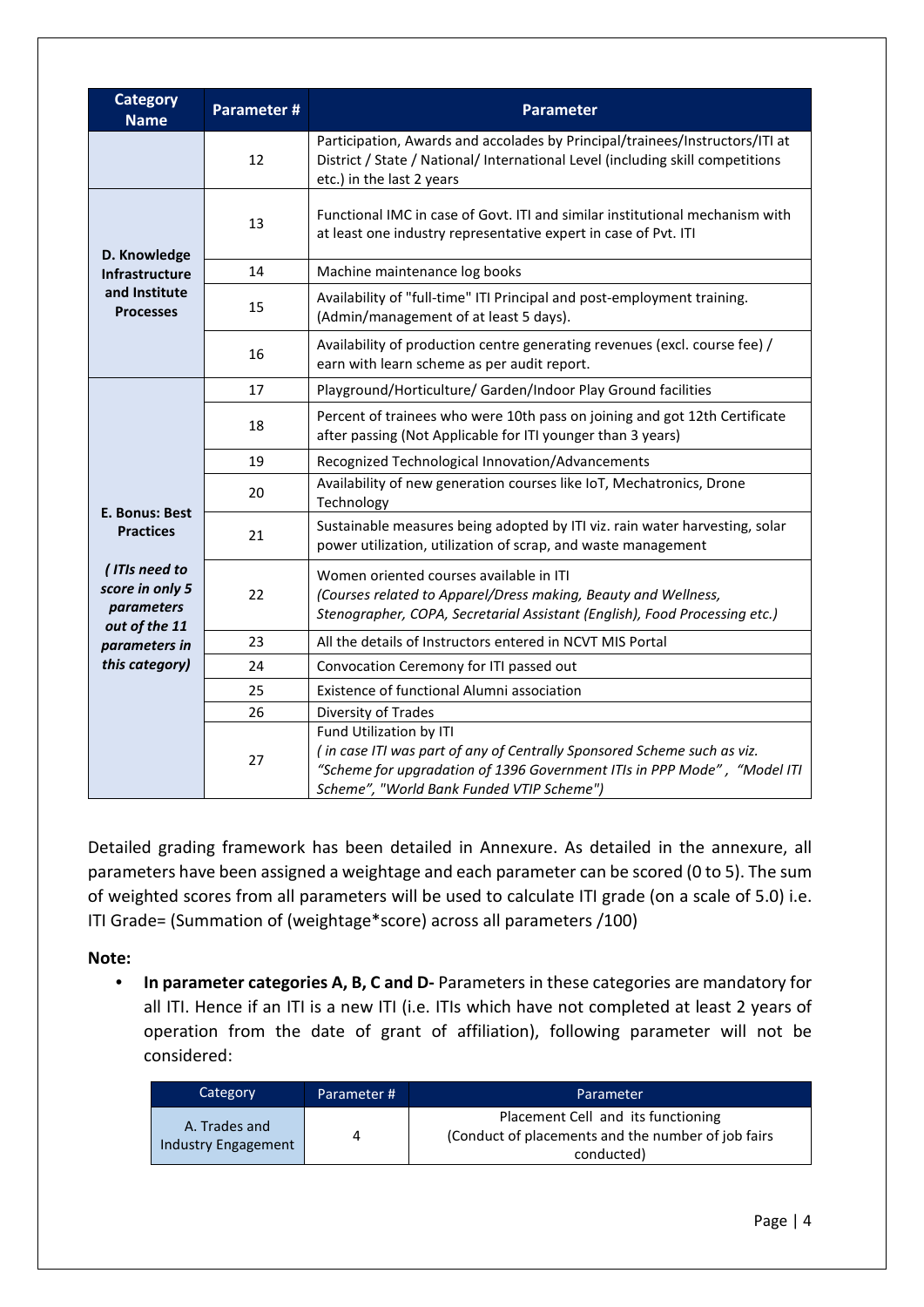| Category            | Parameter# | Parameter                                                                                         |  |  |  |  |  |
|---------------------|------------|---------------------------------------------------------------------------------------------------|--|--|--|--|--|
|                     |            | Pass rate (%)                                                                                     |  |  |  |  |  |
|                     | 9          | (Proportion of students who passed in first attempt as a<br>percent of total hall tickets issued) |  |  |  |  |  |
| C. Outcome          | 10         | Percentage of trainees passing in first attempt and scoring                                       |  |  |  |  |  |
|                     |            | more >= 80 percent marks in the final exam                                                        |  |  |  |  |  |
|                     | 11         | Career Progression Rate %                                                                         |  |  |  |  |  |
|                     |            | i.e. Rate of Wage Employment + apprenticeship engagement                                          |  |  |  |  |  |
|                     |            | + higher studies + self-employment (%)                                                            |  |  |  |  |  |
| D. Knowledge        |            | Availability of production center generating revenues (excl.                                      |  |  |  |  |  |
| Infrastructure and  | 16         |                                                                                                   |  |  |  |  |  |
| Institute Processes |            | course fee) / earn with learn scheme as per audit report.                                         |  |  |  |  |  |

Accordingly, weighted score of remaining parameters in the corresponding category will be accordingly scaled up for that "category".

• **In category E ( Bonus: Best practices)-** Since not all 11 parameters in this category are applicable to all the ITIs , hence an ITI may be required to score in only 5 parameters out of 11 parameters in this category to get full marks in this category.

# <span id="page-6-0"></span>**6. Grading Methodology**

The methodology for grading of ITIs will include following steps:



**Step 1- Self –grading by ITIs:** DGT will invite ITIs to participate in the grading exercise on an online portal/app. All the ungraded ITIs will grade themselves on grading parameters defined in grading framework detailed in Annexure. This self-grading will be done on NCVT MIS Portal. ITIs will mention "actual value" of the data/information against each parameter and keep the records ready for verification.

# **Note: Self-grading will be self-assessment by ITI and will have no bearing on the final grading of ITI.**

**Step 2- Field visit and data validation by external agency:** Self-grading data submitted by ITI will be validated by third party external agency empanelled by DGT. A mobile app may be used for carrying out inspection based on the grading framework. Additional inspections may be carried out by DGT officials as well by State government officials. All such inspection reports will be loaded on online portal. DGT may also assign an official to visit ITIs on sample basis, validate the submitted data and provide scores against grading parameters.

**Step3- Grievance resolution by Grievance Redressal Committee:** The ITIs will be given a chance to submit their grievances to the Grievance Redressal Committee, in case ITIs are not satisfied by the third party grading score provided by external agency.

Grievance Redressal Committee will consist of representatives of State Directorate and DGT officials. The committee will look into the grievances of the ITIs and accordingly may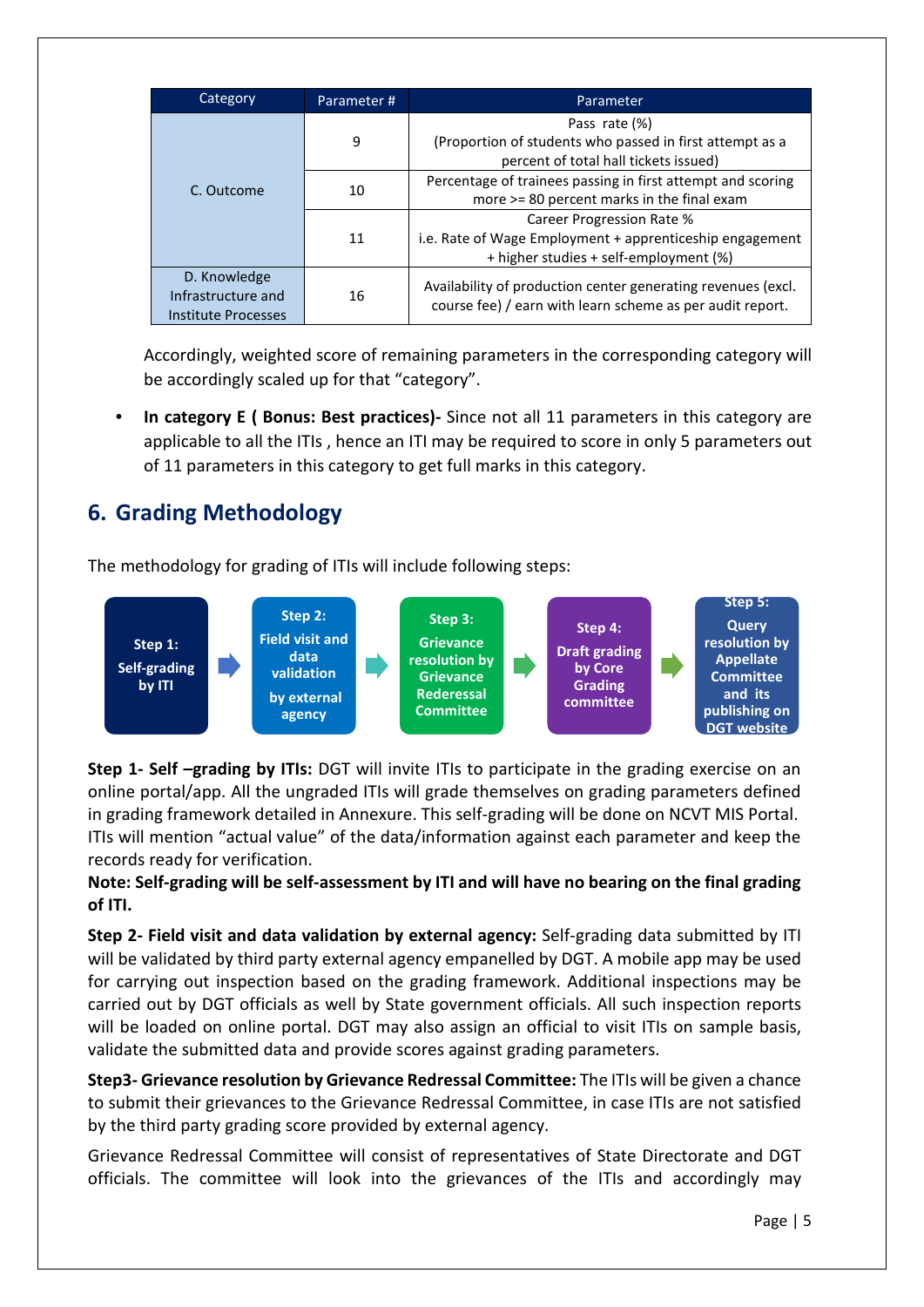recommend on the revised ITI grading score.

**Step4- Final ITI Grading by Core Grading Committee:** The ITIs will be given a given a final grade by Core Grading Committee basis inputs of field visit reports, data validation reports as well as inputs of Grievance Redressal Committee. Draft final grade will be published on the DGT website. Core Grading Committee will be committee of experts from other ministries/ directorates/ autonomous bodies constituted by DGT.

**Step5- Query resolution by Appellate Committee:** ITIs can raise their concerns with the Appellate Committee in case they are not satisfied with the final grade allocated to them by the Core Grading Committee.

Appellate Committee will consist of representatives of DGT officials and Core Grading Committee. The committee will look into the queries related to final grade of the ITIs and will accordingly inform the DGT about the same.

Final grade will then be published on the DGT website.

**Note: The process of Phase-2 grading of ITIs and declaration/ publication of final grading may be carried out in a lot-wise manner as deemed suitable by DGT**.

# <span id="page-7-0"></span>**7. Grading Parameters and their Significance**

There are 27 grading parameters categorized into 5 categories. Following is the detailed description of grading categories and the corresponding parameters

## *A. Trades and Industry Engagement*

#### **1) No. of Active MoUs existing with industry**

Collaboration of ITI with industries helps the training stay relevant and up-to-date with industry requirements and latest technologies. ITI can collaborate for industrial visits, internships/apprenticeship opportunities, placement assistance, industry expert lecture, instructor training, industry-sponsored infrastructure, assistance in curriculum revamp etc.

*Documentary proof: Copy of active MoUs signed in last 2 calendar years and proof of benefit derived from the MoU like email/letter from the industry detailing the same validated through with pictures of ITI and physical inspection.*

*Additional Note: MoU will be considered Active only if MoU is valid as on date and MoU has provided some benefit to ITI like trainee exposure program, internship/apprenticeship opportunity, industry sponsored infrastructure, training of instructors, industry expert lecture, placement assistance, assistance in curriculum revamp)*

*If any ITI is still using a machine provided by an industry under an older MoU, then that MoU will also be considered active provided the machine is still properly maintained and in working condition, as evidenced through videos and/or physical inspection*

#### **2) CSR Support for ITI in developing training infrastructure**

CSR is a good channel for engaging with the Industries for getting training infrastructure support. This signifies that the ITI has a good outreach and connect with the Industries. *Documentary proof: Photos/ video of the MoU like email/letter from the industry detailing the CSR support provided by industry. The proof of infrastructure created through such CSR activity should be supported by pictures of ITI and/or physical inspection.*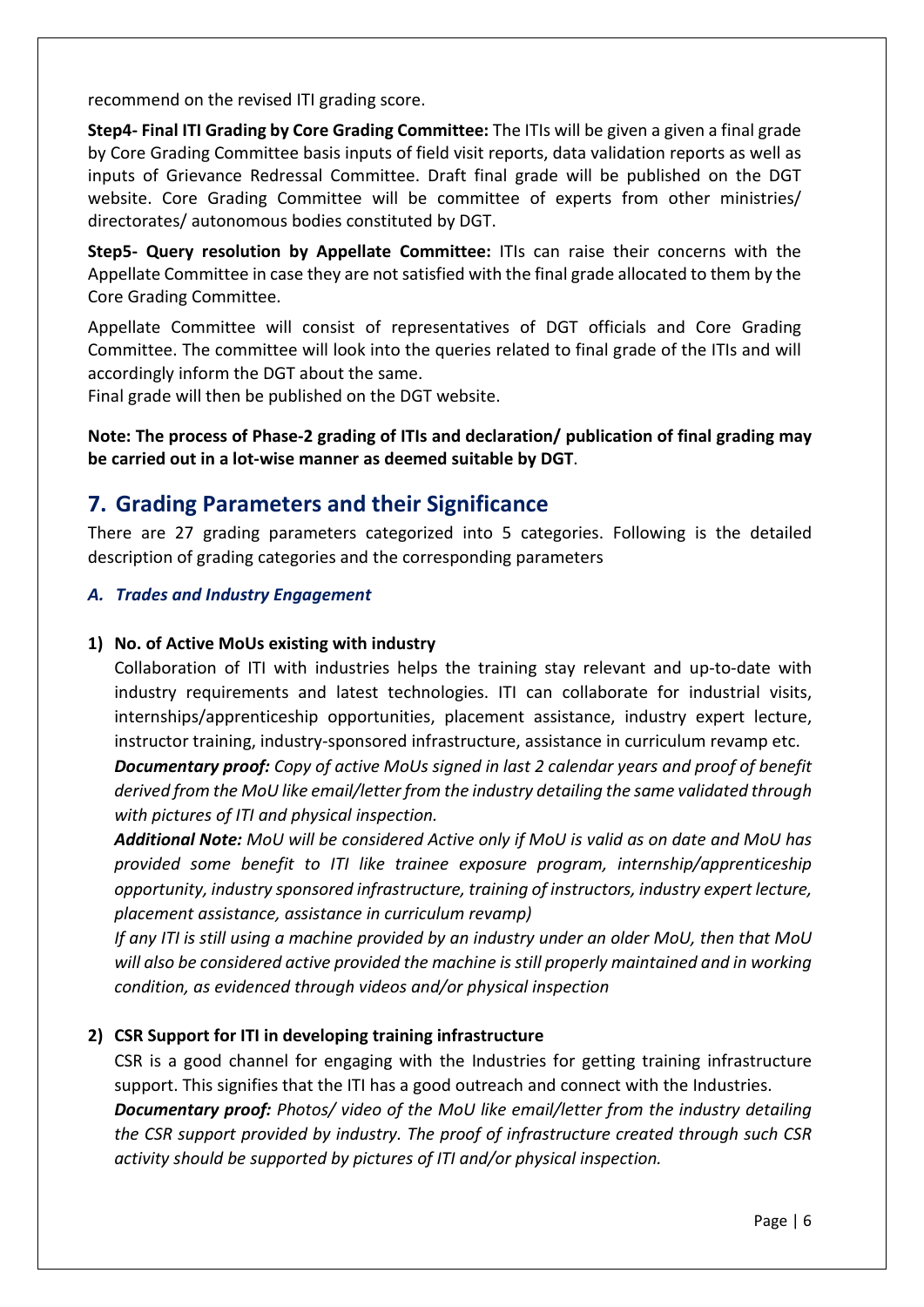# **3) Trainees who have been sent for dual training (%)**

Dual training is defined as a system under which theory portion; basics about safety, tools & equipment; along with foundation practical are conducted at ITI whereas practical/lab training portion of the curriculum is provided in the industry.

*Documentary proof: Copy of MoUs, indicating number of trainees, signed with industry for dual training in last one calendar year and through NCVT MIS portal (of last academic session)*

# **4) Placement Cell and its functioning**

Placement cell is expected to organize regular campus placement and job fairs for the benefit of the trainees. Additionally, the cell is also expected to be used for conducting additional placement allied activities such as counselling sessions for trainees, training in employability skills etc.

*Documentary proof: Dates and photographs of such events conducted and copy of job offers given during such events*

# *B. Instructor quality and availability*

# **5) Craftsmen Instructor Training Scheme (CITS) certification of available instructors**

Trained instructors are necessary to ensure that trainees are provided with the highest quality of teaching. This parameter is expected to track the CITS certification level of instructors as per NCVT norms in eligible trades. More the instructors certified with CITS in eligible trades, higher is the score.

*Documentary proof: Undertaking from ITI Principal certifying instructors already certified or have undergone CITS training (as on date) in eligible trades. Certificate of instructors in eligible trades will be checked during inspection.*

**6) Number of ITI instructors who have completed short term refresher training ( at least 5 days) at NSTI/Industry/any other Institute in last 2 years**

Refresher training of instructors is important for keeping the instructors in touch with their skills and new developments in the trade, thus ensuring high quality of training. Higher the number of instructors who have undergone refresher training (at least 5 days) in the last 2 years, higher is the score.

*Documentary proof: Certificate of ToT in eligible trades (as on date) and Proof of Instructor having undergone refresher Course*

# **7) Instructor vacancy against sanctioned posts**

The shortage of instructors at ITIs is a key challenge which has impact on effectiveness of training. The posts have been sanctioned keeping in mind the requirements, and so the ITIs are encouraged to fill up vacant posts in order to maintain the quality of training. Hence, higher the vacancy, lower is the score.

*Documentary proof: Undertaking from ITI Principal certifying instructor vacancy in the ITI or through NCVT MIS portal (as on date) or through NCVT Affiliation Norms Calculation*

# **8) Percentage of guest instructor from Industry**

This indicates close tie-ups with industry and effective leveraging of the relations for the benefits of trainees. It is expected that guest instructor from industry can impart instructions about latest technologies in the industry and provide a different perspective.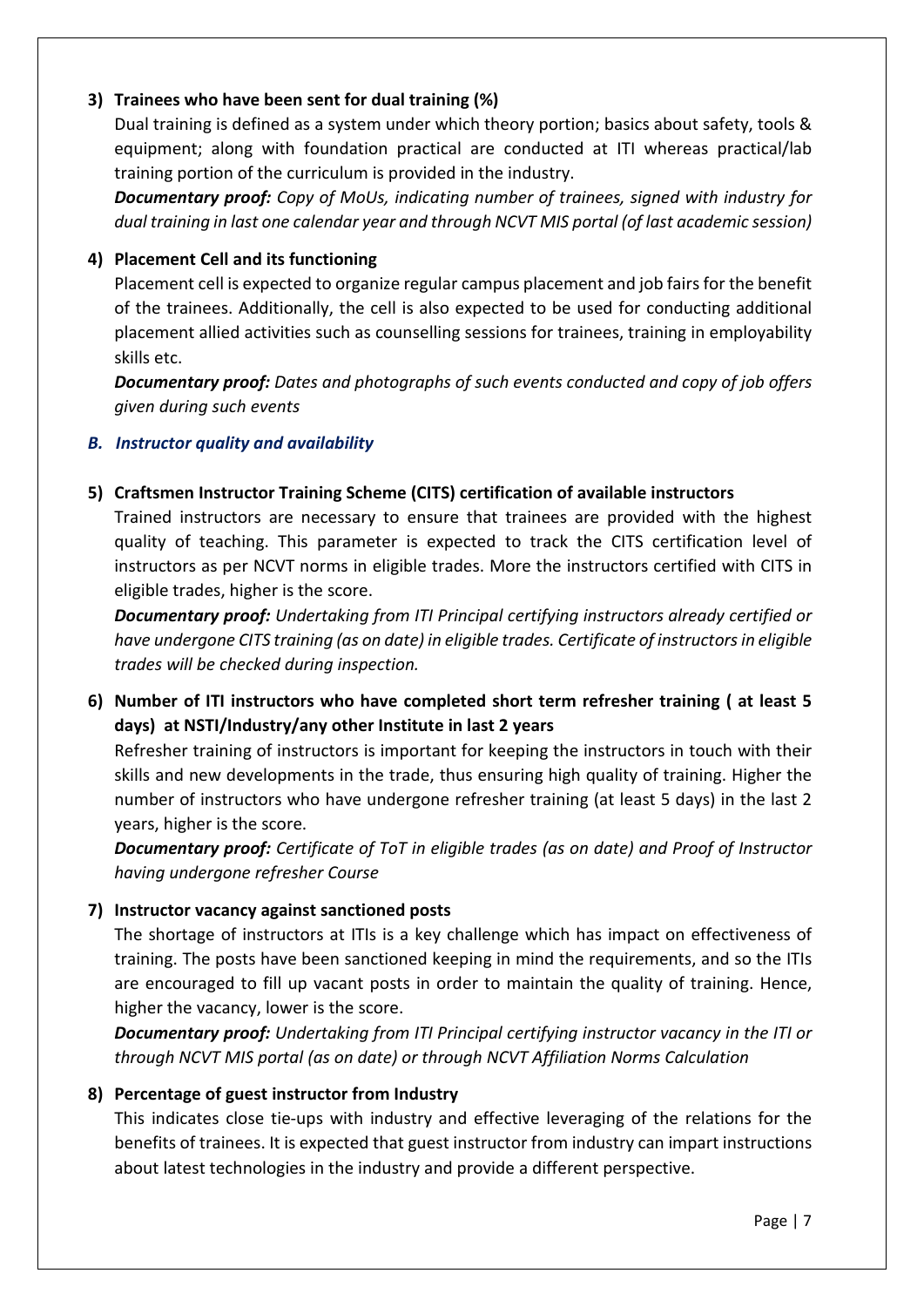*Documentary proof: Email/Letter from instructor's employer and proof of salary/honorarium paid to guest instructors.*

# *C. Outcome*

**9) Pass rate (%) (Proportion of trainees who passed in first attempt as a percent of total hall tickets issued)**

Pass rate is an indicator which also showcases the quality of training. It is calculated by dividing the number of trainee who passed in first attempt as a percent of total number of hall tickets issued. Hence, higher the pass rate, higher is the score.

*Documentary proof: Through NCVT MIS portal (of last academic session)*

# **10)Percentage of trainees passing in first attempt and scoring more >= 80 percent marks in the final exam**

This is an indicator of the quality of training, as a large number of trainees obtaining greater than or equal to 80 percent marks in the final exam means that the training imparted is effective. This parameter will be calculated by dividing the number trainees passing in first attempt and scoring more >= 80 percent marks in the final exam by the total trainees issued hall ticket for the final exam.

*Documentary proof: Through NCVT MIS portal (of last academic session)*

# **11)Career Progression Rate % (i.e. Rate of Wage Employment + apprenticeship engagement + higher studies + self-employment (%))**

This shows an ability of an ITI to provide apprenticeship and employment opportunities (wage employment and self-employment) to its pass-out trainees.

Employment/placement (%) is a very important indicator of quality of training being imparted at ITI. If the placement is low then it reflects poorly on various facets of its training programs. More the number of pass-out trainees getting placed/employed or going into apprenticeships, higher is the score. It will be calculated by dividing the total number of trainees who have achieved career progression (i.e. wage employment, or self-employment, apprenticeship or undertaking higher education) by the total trainees pass outs of the ITI.

*Documentary proof: Undertaking from ITI Principal certifying details of trainee (in last academic session) who have passed out and received wage employment, self-employment, and apprenticeship or have undertaken higher education (along with proof of trainee undergoing/undergone for higher education)*

# **12)Participation, Awards and accolades by Principal/trainees/Instructors/ITI at District / State / National/ International Level (including skill competitions etc.)**

Participation in skill competitions outside the ITI provides an opportunity to trainees for getting recognized for their excellence in skilling. It also boosting the enthusiasm of trainees and instructors towards learning.

*Documentary proof: Documentary proof of award/accolade (like participation certificate/trainee medallion etc.) of participation in skill competition in the last 2 years.*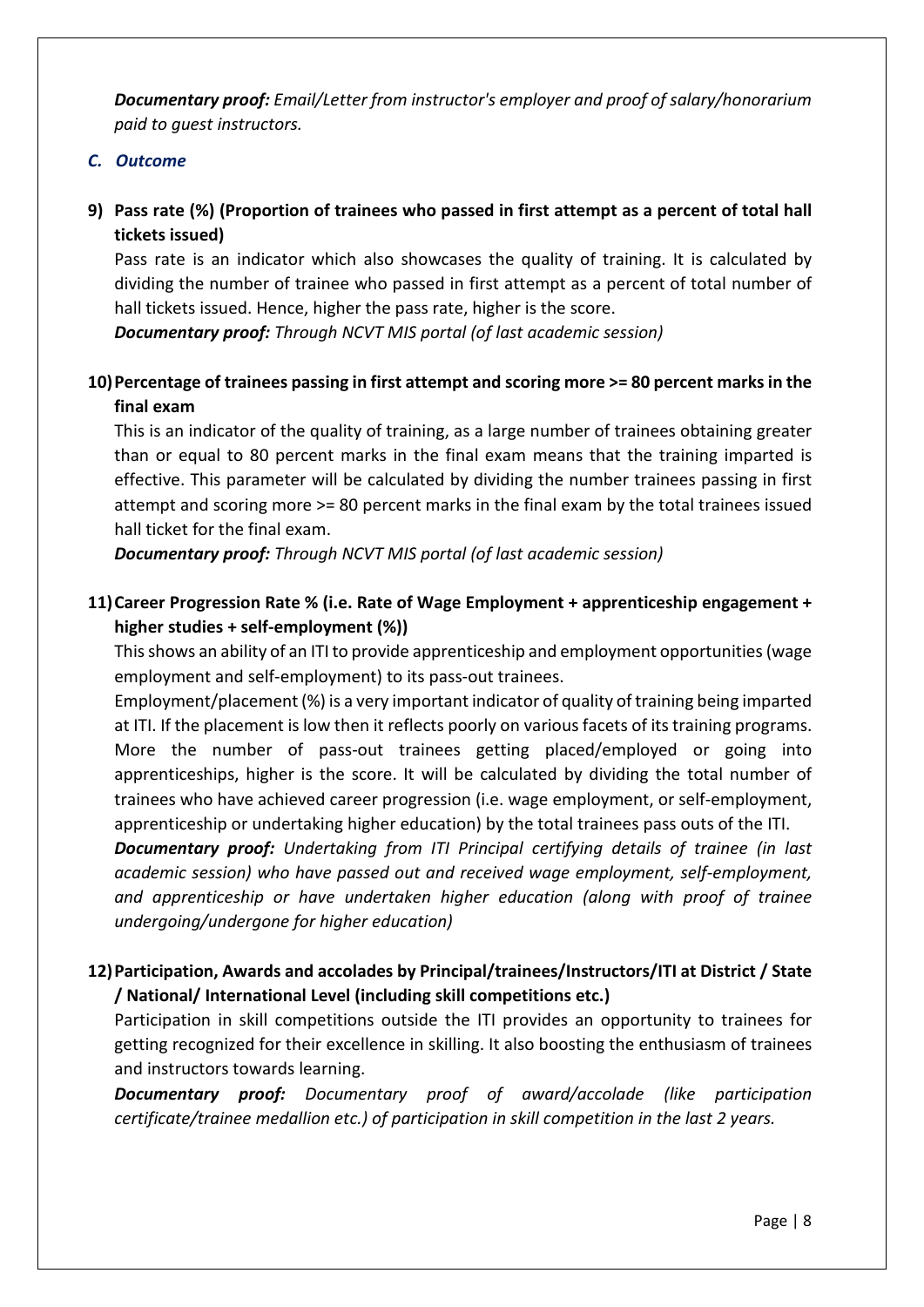#### *D. Knowledge Infrastructure and Institute Processes*

# **13)Functional IMC in case of Govt. ITI and similar institutional mechanism with at least one industry representative expert in case of Private ITI**

IMC ensures that the ITI has proper institutional mechanism to effectively govern the institute. Functional IMC means that meetings of IMC have been held on a regular basis as per the agenda defined at the beginning of the year or session. A similar institutional mechanism for a Private ITI could be a society/board/trust which has at least one representative from industry or industry has a significant role to play in training operations through an appropriate forum. Further, the IMC or a similar institutional mechanism should be instrumental in facilitating industry-institute engagement.

*Documentary proof: Certification of incorporation of IMC (or similar). For measuring functioning IMC, MoM of the last 3 meetings conducted in last 1 year to be verified.*

#### **14)Machine maintenance log book**

Maintaining logbooks to record annual machine repair and maintenance should be a regular practice across the ITIs.

*Documentary proof: Date and photos of updated machine log book (as on date)*

# **15)Availability of "full-time" ITI Principal and post-employment training (Admin/management of at least 5 days)**

Full time ITI Principal is important to ensure that an effective leadership provided to the institute which can steer it through various challenges being faced by it. It also motivates other staff to give-in their best and work collectively towards the success of the institute.

Post-employment training of ITI principal will enable him/her to understand the roles and responsibilities of principal related to ITI administration, overall management and providing necessary leadership to trainees and trainers

*Documentary proof: Record of monthly salary deposit through "cheque /online payment" (of last 3 months at least) and record of post-employment training like certificate of attending such training program.*

# **16)Availability of production centre generating revenues (excluding course fee) / earn with learn scheme as per audit report**

It is expected that ITIs explore diverse revenue streams other than course fees to enhance the long term sustainability of institutes. One way could be to establish a "production centre" to produce and supply products as per industry demand. Similarly, a "service centre" corresponding to service related trades could also be set up to provide services and generate additional revenues. This parameter will encourage ITIs to explore this option and engage in "job-works" with industry to provide hands-on learning experience to the trainees in the ITI. Hence, ITIs with a production centre and generating additional revenues other than course fee will score high. ITIs have to mention the revenues earned as per audit report.

*Documentary proof: Audit report of last financial year*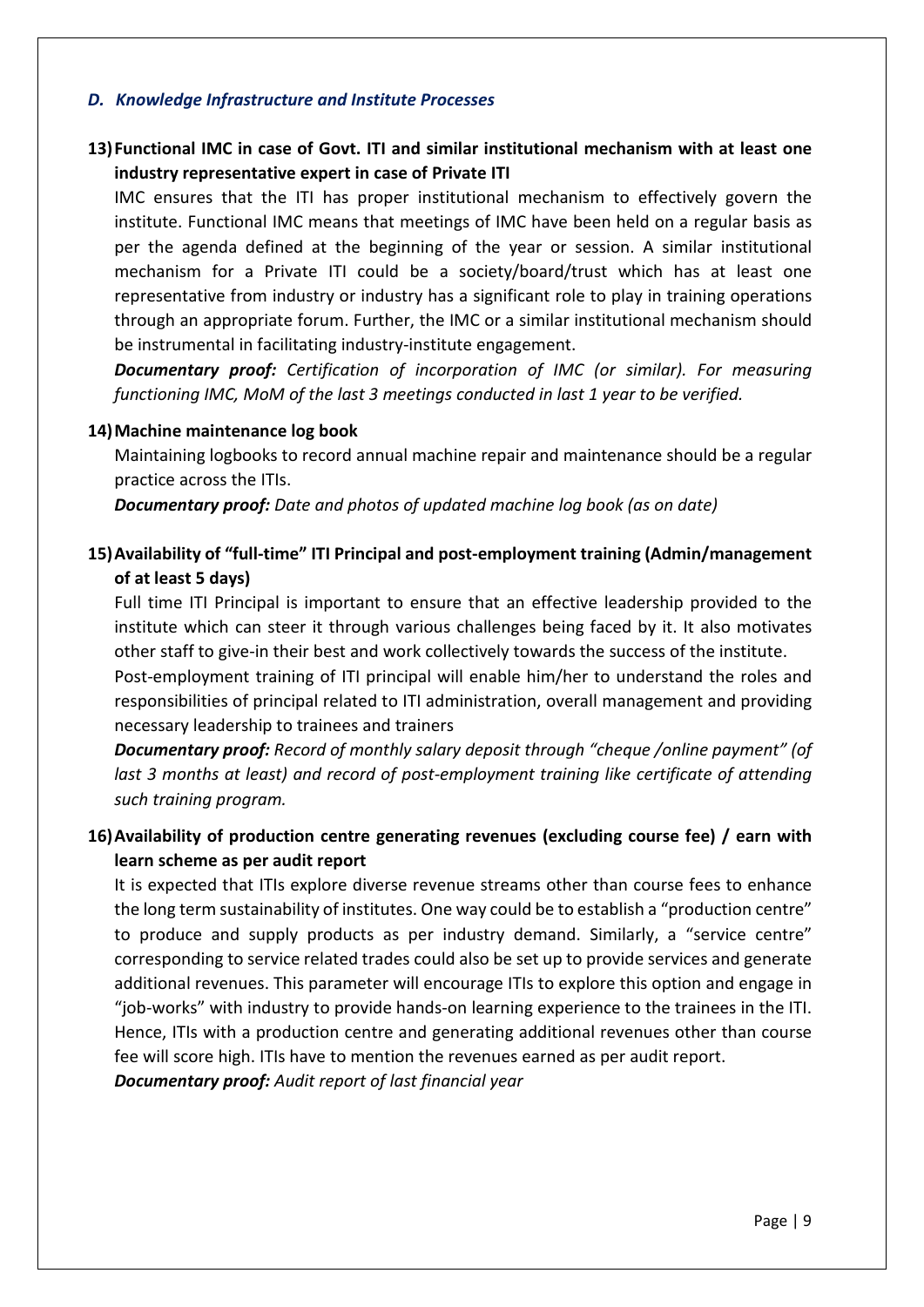#### *E. Bonus: Best Practices*

**Note: This category consists of 11 parameters. However, since all of these parameters might not be applicable to all the ITIs, hence only top 5 parameters (under this category) will be scored.**

## **17)Playground/Horticulture/ Garden/Indoor Play Ground facilities**

Facilities such as Playground/Horticulture/Garden/Indoor Play Ground are necessary for conduction and promotion of extra-curricular activities such as sports, cultural events etc. which are essential for ensuring holistic learning, as they provide opportunity to learn values of patience, team spirit, etc.

*Documentary proof: Photos/ videos of the facilities along with physical inspection*

# **18)Percent of trainees who were 10th pass on joining and got 12th Certificate after passing (Not Applicable for ITI younger than 3 years)**

Providing a  $12<sup>th</sup>$  standard equivalent certificate to trainees who studied for 2 years after  $10<sup>th</sup>$ standard ensures that they can smoothly transition to further education opportunities without being hindered by lack of certification.

*Documentary proof: Through NCVT MIS portal (of last academic session) and copy of equivalence certificate facilitated through ITI*

## **19)Recognized Technological Innovation/Advancements**

Recognition granted for Innovation/Advancements are an indicator of research and innovation activities taking place in an ITI. This could provide self-employment opportunities to ITI trainees provided there is an adequate arrangement for incubation and commercialization of the idea/product/service.

*Documentary proof: Physical copy of proof of recognition from national/state level entrepreneurship/incubation cells like Atal Tinkering Labs/ other innovation labs.*

#### **20)Availability of new generation courses like IoT, Mechatronics, Drone Technology**

This signifies that training provided at the ITI contributes to manpower requirement as per changing needs of the economy. It also shows ITI's progressiveness in carrying out skill development activities. Hence, more the number of seats offered in new generation courses, higher is the score.

*Documentary proof: Through NCVT MIS portal (of last academic session)*

# **21)Sustainable measures being adopted by ITI viz. rain water harvesting, solar power utilization, utilization of scrap, and waste management**

These measures are important to ensure the efficient utilization of resources which are limited in nature, or whose over-use results in ecological damage. Rain water harvesting helps recharge the water level, reducing the ITI's dependence for water from external sources. Using solar electricity, recycling/reuse of scrap and efficient waste management help minimize the negative effects on the environment.

*Documentary proof: Photos/ videos of the facilities along with physical inspection*

#### **22)Women oriented courses available in ITI**

Women oriented courses such as Courses related to Apparel/Dress making, Beauty and wellness, Stenographer, COPA, Secretarial Assistant (English), Food Processing etc. improve the representation of female trainees in overall trainee strength of ITI, creating a women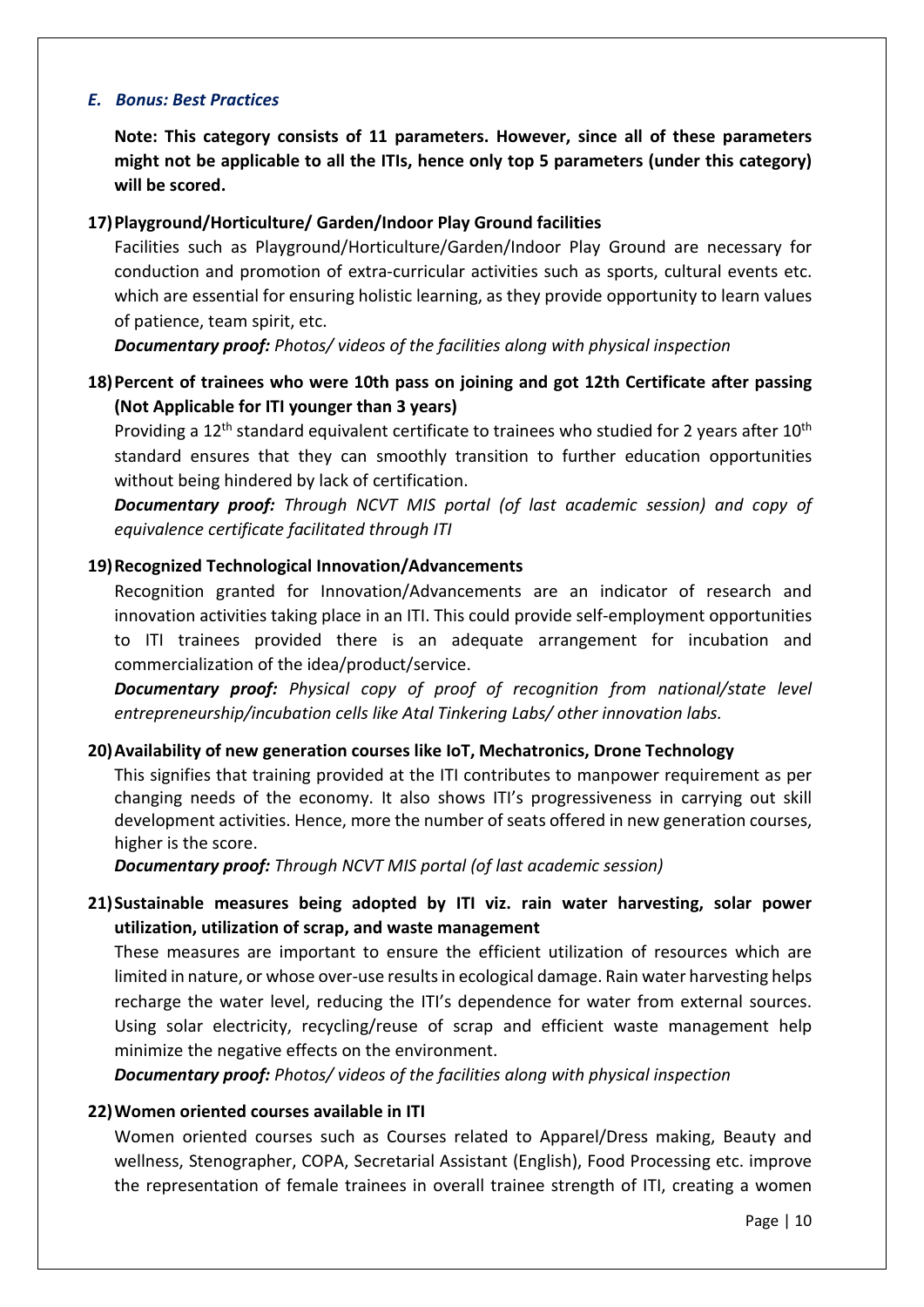friendly training environment. It also showcases the effort of ITI management to admit more women trainees.

*Documentary proof: Through NCVT MIS portal (of last academic session)*

## **23)All the details of Instructors entered in NCVT MIS Portal**

It is important that database of instructors is available on the MIS so that information may be used for the benefit of the ITI such as conducting training of instructors, capacity development etc.

*Documentary proof: Through NCVT MIS portal (of last academic session)*

## **24)Convocation ceremony of ITI pass outs**

Convocation ceremony conducted for pass-out trainees gives the feeling of ownership/ belongingness towards the institute they belong to.

*Documentary proof: Date and photos of last convocation ceremony*

## **25)Existence of functional Alumni association**

Alumni association helps keep the trainee pass outs remain connected to their alma mater. This has several benefits for ITI, such as improved tracking of pass out trainees, building a support network for the ITI that can contribute towards the needs of the ITI such as placement assistance, guest lectures for ITI etc.

*Documentary proof: Photos of Charter of alumni association*

#### **26)Diversity of Trades**

This signifies that training provided at the ITI is not limited to traditional trades, and that the ITI is proactive in providing skill development opportunities. Hence, if the ITI is offering greater than equal to four trades, ITI will score on this parameter.

*Documentary proof: Through NCVT MIS portal (of last academic session)*

#### **27)Fund Utilization by ITI**

This is a measure of the willingness and efficiency of the ITI management for carrying out reform and development activities by using the funds provided under various schemes. This parameter is applicable to only those Govt. ITI who have been part of any Centrally Sponsored Scheme such as viz. "Scheme for upgradation of 1396 Government ITIs in PPP Mode", "Model ITI Scheme", "World Bank Funded VTIP Scheme"

*Documentary proof: Fund utilization certificate*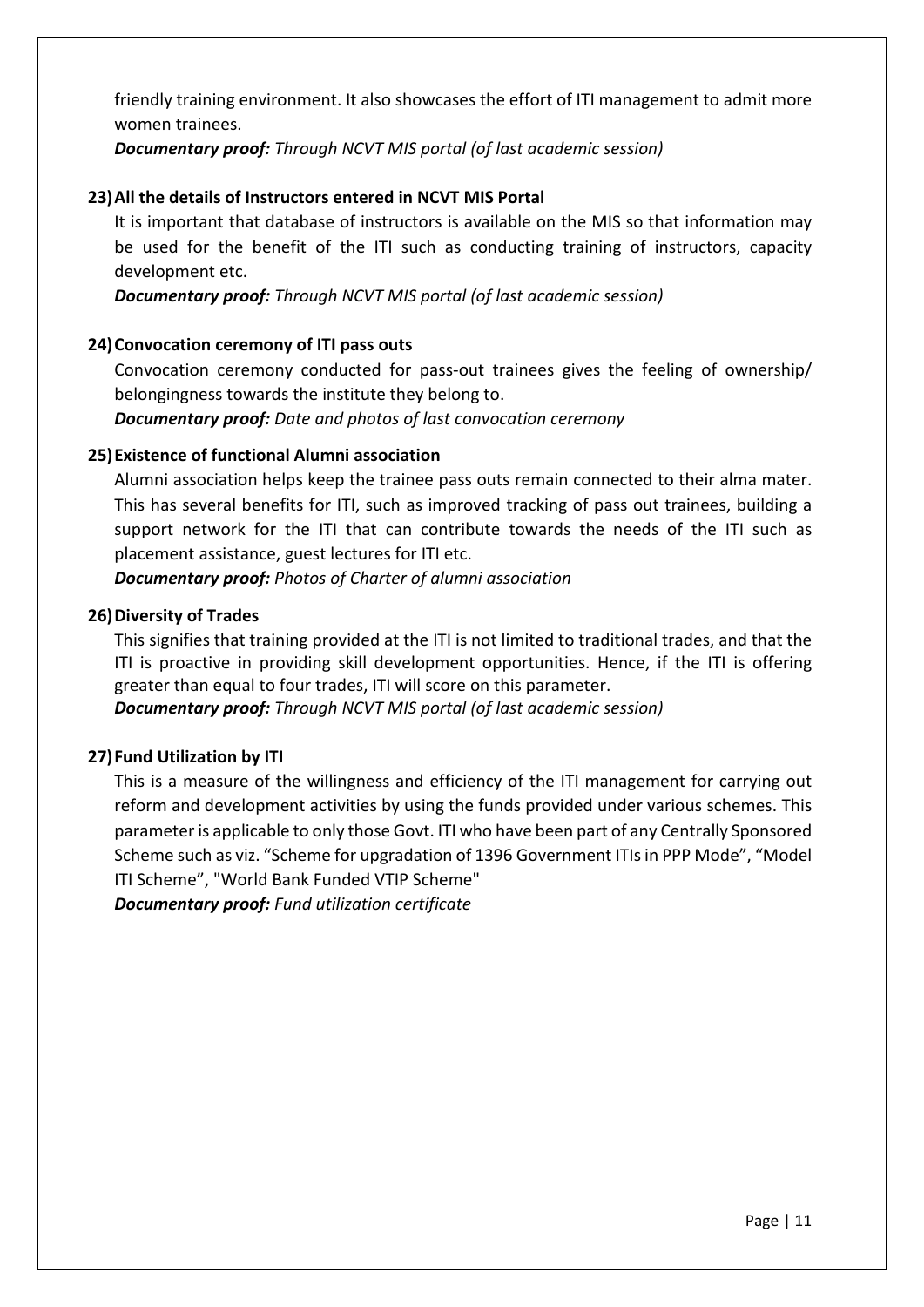# <span id="page-13-0"></span>**8. Tentative Timelines**

Phase-2 of ITI grading process is expected to commence from December 2018 and expected to be completed by December 2019. The final grading will be published on DGT website. The timelines for each step are defined below:

| S.No. | <b>Action Items</b>                                                      | <b>Timelines</b>                         |
|-------|--------------------------------------------------------------------------|------------------------------------------|
|       | Self-grading by ITI                                                      | 2019<br>January<br>to<br>February 2019   |
| 2     | Selection of third party grading agency                                  | December 2018<br>to<br><b>March 2019</b> |
| 3     | Field visit, data validation and report submission by external<br>agency | 2019<br>March<br>to<br>October 2019      |
| 4     | Grievance resolution by Grievance Committee                              | September 2019<br>to<br>November 2019    |
| 5     | Draft grading by Core Grading committee and publishing on<br>DGT website | December 2019                            |
| 6     | Query resolution by Appellate Committee                                  | December 2019                            |
| 7     | Final grading published after resolution<br>Appellate<br>by<br>Committee | December 2019                            |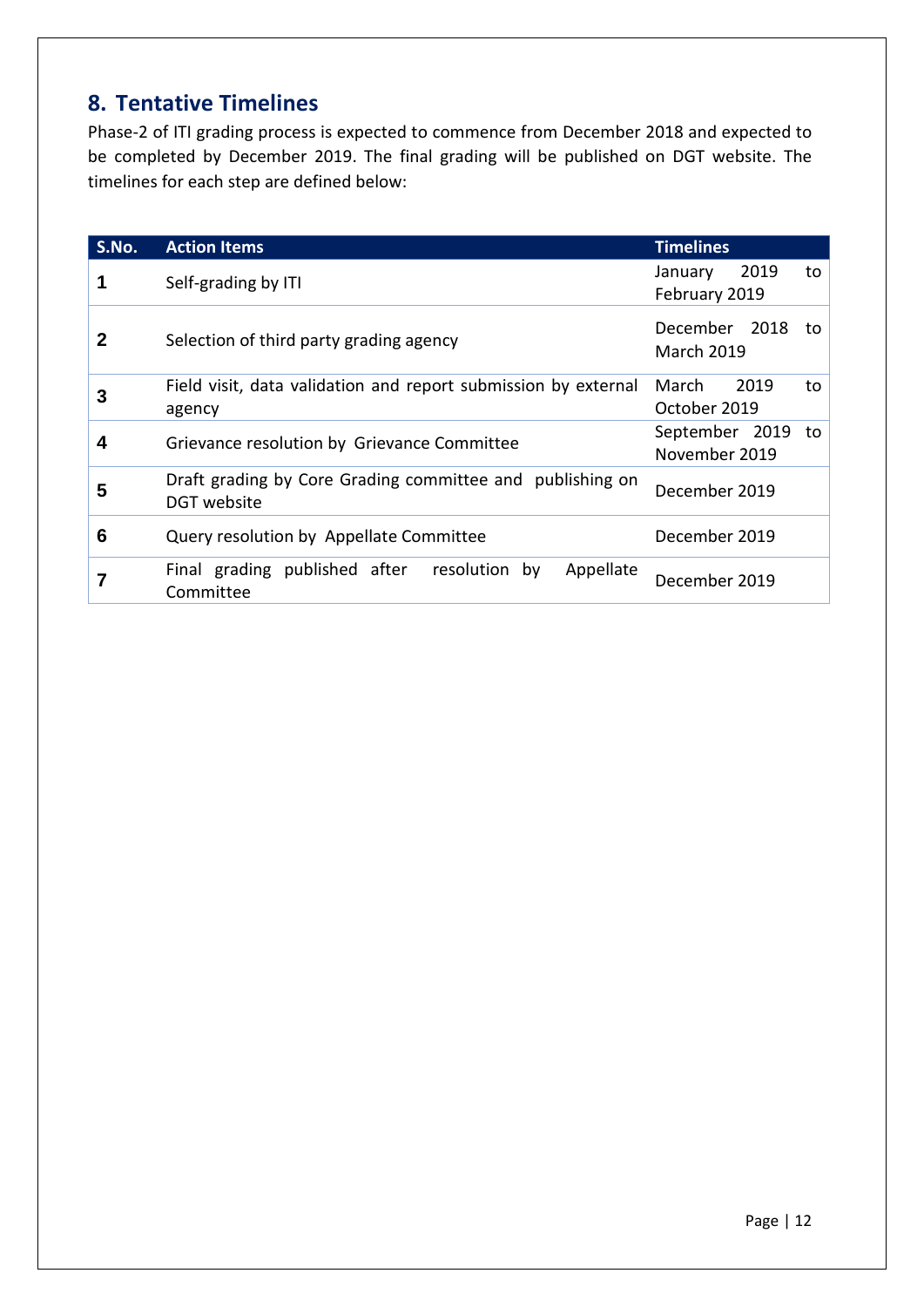|  |  |  |  | <b>Annexure: Detailed ITI Grading Framework</b> |
|--|--|--|--|-------------------------------------------------|
|--|--|--|--|-------------------------------------------------|

<span id="page-14-0"></span>

| Category<br>Name                               | Catego<br>ry<br>weight<br>age | Param<br>eter# | Parameter                                                                                                       | Param<br>eter<br>Weight<br>age | <b>Max</b><br>Param<br>eter<br><b>Score</b> | $\mathbf{0}$                                                                                  | $\mathbf{1}$                                  | 2 <sup>1</sup>                                                                                                                                                        | 3 <sup>2</sup>                                     | $\overline{4}$                                                                                                                                                                                                                                                                                                                                                                                                                                                       | $\overline{5}$                                                                                                                                                                                                                                                                                                                                                                                                                                                   |
|------------------------------------------------|-------------------------------|----------------|-----------------------------------------------------------------------------------------------------------------|--------------------------------|---------------------------------------------|-----------------------------------------------------------------------------------------------|-----------------------------------------------|-----------------------------------------------------------------------------------------------------------------------------------------------------------------------|----------------------------------------------------|----------------------------------------------------------------------------------------------------------------------------------------------------------------------------------------------------------------------------------------------------------------------------------------------------------------------------------------------------------------------------------------------------------------------------------------------------------------------|------------------------------------------------------------------------------------------------------------------------------------------------------------------------------------------------------------------------------------------------------------------------------------------------------------------------------------------------------------------------------------------------------------------------------------------------------------------|
|                                                |                               | 1              | No. of Active MoUs<br>existing with industry                                                                    | 5                              |                                             | <b>No Active MoU</b>                                                                          | Up to 1 MoUs<br>Active                        | 2 MoUs Active                                                                                                                                                         | 3 MoUs Active                                      | <b>4 MoUs Active</b>                                                                                                                                                                                                                                                                                                                                                                                                                                                 | 5 or greater than 5<br><b>Active MoUs</b>                                                                                                                                                                                                                                                                                                                                                                                                                        |
|                                                |                               | $\overline{2}$ | CSR Support for ITI in<br>developing training<br>infrastructure                                                 | 5                              |                                             | <b>No CSR Support</b><br>from any company<br>for ITI                                          | Up to 1 company<br>supporting ITI with<br>CSR |                                                                                                                                                                       | 2-3 companies<br>supporting ITI with<br><b>CSR</b> |                                                                                                                                                                                                                                                                                                                                                                                                                                                                      | >3 companies<br>supporting ITI with<br>CSR                                                                                                                                                                                                                                                                                                                                                                                                                       |
|                                                |                               | 3              | Trainees who have<br>been sent for "dual<br>training" (%)                                                       | 5                              |                                             | Less Than 10% of<br>the total seats<br>offered at ITI are<br>offered in dual<br>training mode | $>=10\%$ to less than<br>20%                  | $>=20\%$ to less than<br>30%                                                                                                                                          | >=30% to less than<br>40%                          | >=40% to less than<br>50%                                                                                                                                                                                                                                                                                                                                                                                                                                            | $>= 50\%$ and above                                                                                                                                                                                                                                                                                                                                                                                                                                              |
| A. Trades<br>and<br>Industry<br>Engagem<br>ent | 20                            | 4              | Placement Cell and<br>its functioning<br>(Conduct of<br>placements and the<br>number of job fairs<br>conducted) | 5                              | 5                                           | ITI doesn't have a<br>placement cell                                                          |                                               | ITI does have a<br>placement cell<br><b>BUT</b><br>Placement cell has<br>organized NO<br>regular campus<br>placement drives<br>OR job fairs in last<br>1academic year |                                                    | ITI does have a<br>placement cell<br><b>AND</b><br><b>Placement cell has</b><br>organized ATLEAST<br><b>ONE</b> regular<br>campus placement<br>drives OR job fairs<br>in last 1 academic<br>year<br><b>BUT</b><br><b>Placement cell has</b><br>not undertaken<br>initiatives beyond<br>regular campus<br>placement drives<br>and job fairs to<br>improve placement<br>(e.g. counselling<br>sessions for<br>trainees, training in<br>employability skills<br>$etc.$ ) | ITI does have a<br>placement cell<br><b>AND</b><br>Placement cell has<br>organized ATLEAST<br><b>ONE</b> regular<br>campus placement<br>drives OR job fairs<br>in last 1 academic<br>year<br><b>AND</b><br><b>Placement cell has</b><br>undertaken<br>initiatives beyond<br>regular campus<br>placement drives<br>and job fairs to<br><i>improve placement</i><br>(e.g. counselling<br>sessions for<br>trainees, training in<br>employability skills<br>$etc.$ ) |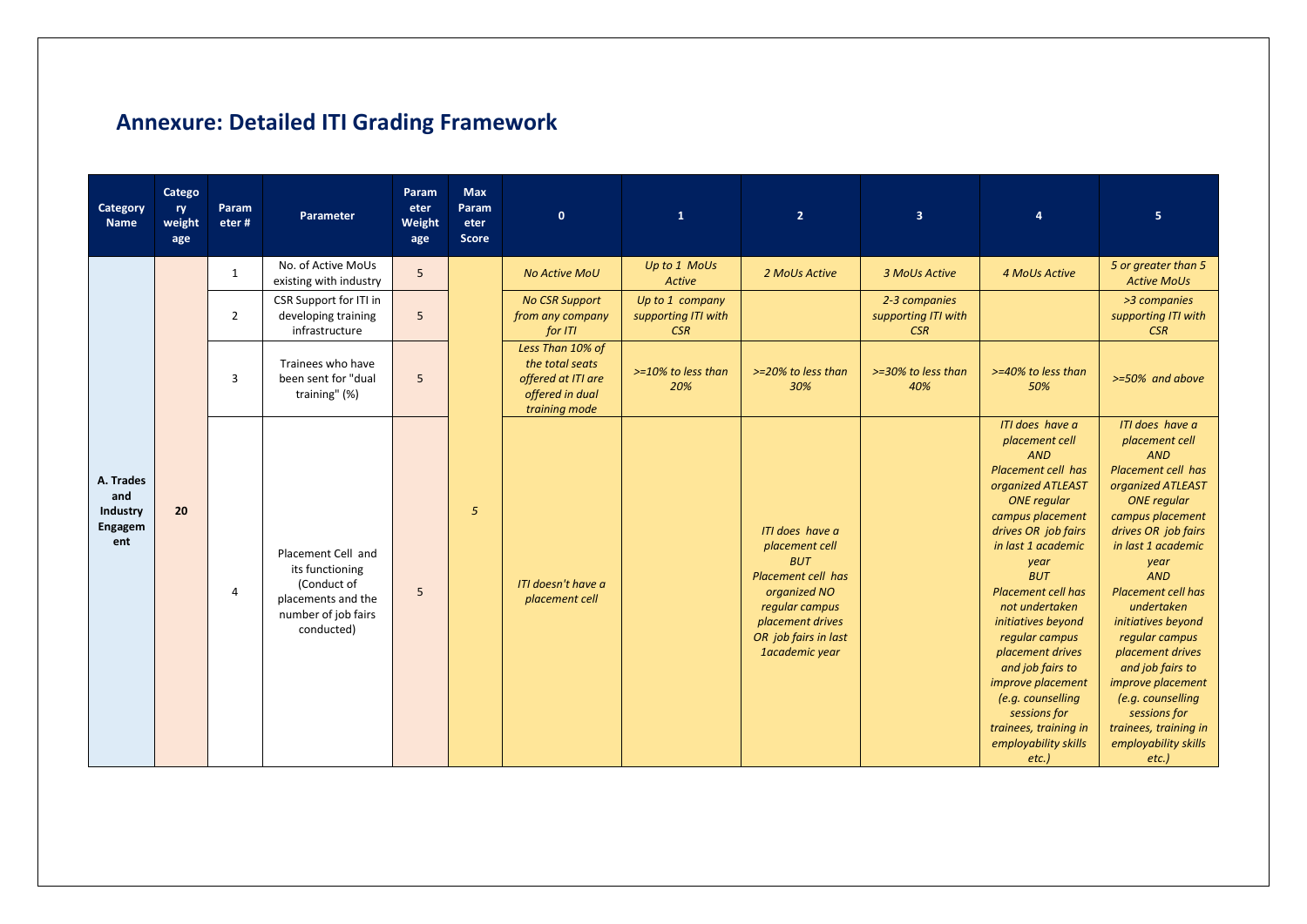| Category<br><b>Name</b>                                        | Catego<br>ry<br>weight<br>age | Param<br>eter# | Parameter                                                                                                                                                                     | Param<br>eter<br>Weight<br>age | <b>Max</b><br>Param<br>eter<br><b>Score</b> | $\mathbf{0}$                                                                   | $\mathbf{1}$                                                                                        | $\overline{2}$                                                                                          | $\overline{3}$                                                                                       | $\overline{a}$                                                                                       | 5 <sub>1</sub>                                                                   |
|----------------------------------------------------------------|-------------------------------|----------------|-------------------------------------------------------------------------------------------------------------------------------------------------------------------------------|--------------------------------|---------------------------------------------|--------------------------------------------------------------------------------|-----------------------------------------------------------------------------------------------------|---------------------------------------------------------------------------------------------------------|------------------------------------------------------------------------------------------------------|------------------------------------------------------------------------------------------------------|----------------------------------------------------------------------------------|
| <b>B.</b><br>Instructo<br>r quality<br>and<br>availabili<br>ty |                               | 5              | Craftsmen Instructor<br><b>Training Scheme</b><br>(CITS) certification of<br>available instructors<br>(in eligible trades as<br>per NCVT) (%)                                 | 5                              |                                             | Less than 40%<br>Instructors are<br>certified                                  | >=40% to Less Than<br>50% Instructors are<br>certified                                              | >=50% to Less Than<br>60% Instructors are<br>certified                                                  | >=60% to Less Than<br>70% Instructors are<br>certified                                               | >=70% to Less Than<br>80% Instructors are<br>certified                                               | >=80% and above<br>Instructors are<br>certified                                  |
|                                                                | 20                            | 6              | Number of ITI<br>instructors who have<br>completed short term<br>refresher training (at<br>least 5 days) at<br>NSTI/Industry/any<br>other Institute in last<br>2 years $(\%)$ | 5                              |                                             | <5% Instructors<br>have undergone<br>refresher training in<br>the last 2 years | >=5% to less than<br>10% Instructors<br>have undergone<br>refresher training in<br>the last 2 years | $>=10\%$ to less than<br>20% Instructors<br>have undergone<br>refresher training in<br>the last 2 years | >=20% to less than<br>30% Instructors<br>have undergone<br>refresher training in<br>the last 2 years | >=30% to less than<br>40% Instructors<br>have undergone<br>refresher training in<br>the last 2 years | >=40% Instructors<br>have undergone<br>refresher training in<br>the last 2 years |
|                                                                |                               | $\overline{7}$ | Instructor vacancy<br>against sanctioned<br>posts (%)                                                                                                                         | 5                              |                                             | 25% and above                                                                  | $>=20\%$ to less than<br>25%                                                                        | $>=15\%$ to less than<br>20%                                                                            | $>=10\%$ to less than<br>15%                                                                         | $>= 5\%$ to less than<br>10%                                                                         | less than 5%                                                                     |
|                                                                |                               | 8              | Percentage of guest<br>instructor from<br>Industry                                                                                                                            | 5                              |                                             | Less than 5%                                                                   | $>= 5\%$ to less than<br>10%                                                                        | $>=10\%$ to less than<br>15%                                                                            | $>=15%$ to less than<br>20%                                                                          | >=20% to less than<br>25%                                                                            | $>=25\%$ and above                                                               |
|                                                                | 20                            | 9              | Pass rate (%)<br>(Proportion of<br>trainees who passed<br>in first attempt as a<br>percent of total hall<br>tickets issued)                                                   | 8                              |                                             | Less Than 40%                                                                  | $>=40\%$ to less than<br>60%                                                                        | >=60% to less than<br>70%                                                                               | >=70% to less than<br>80%                                                                            | >=80% to less than<br>90%                                                                            | $>= 90\%$ and above                                                              |
| C.<br><b>Outcome</b>                                           |                               | 10             | Percentage of<br>trainees passing in<br>first attempt and<br>scoring more $>= 80$<br>percent marks in the<br>final exam                                                       | $\overline{4}$                 |                                             | Less Than 4%                                                                   | >=4% to less than<br>6%                                                                             | >=6% to less than<br>7%                                                                                 | >=7% to less than<br>8%                                                                              | >=8% to less than<br>9%                                                                              | $>= 9\%$ and above                                                               |
|                                                                |                               | 11             | <b>Career Progression</b><br>Rate %<br>i.e. Rate of Wage<br>Employment +<br>apprenticeship<br>engagement + higher<br>studies + self-<br>employment (%)                        | 5                              |                                             | less than 40%                                                                  | >=40% to less than<br>60%                                                                           | $>= 60\%$ to less than<br>70%                                                                           | >=70% to less than<br>80%                                                                            | >=80% to less than<br>90%                                                                            | $>= 90\%$ and above                                                              |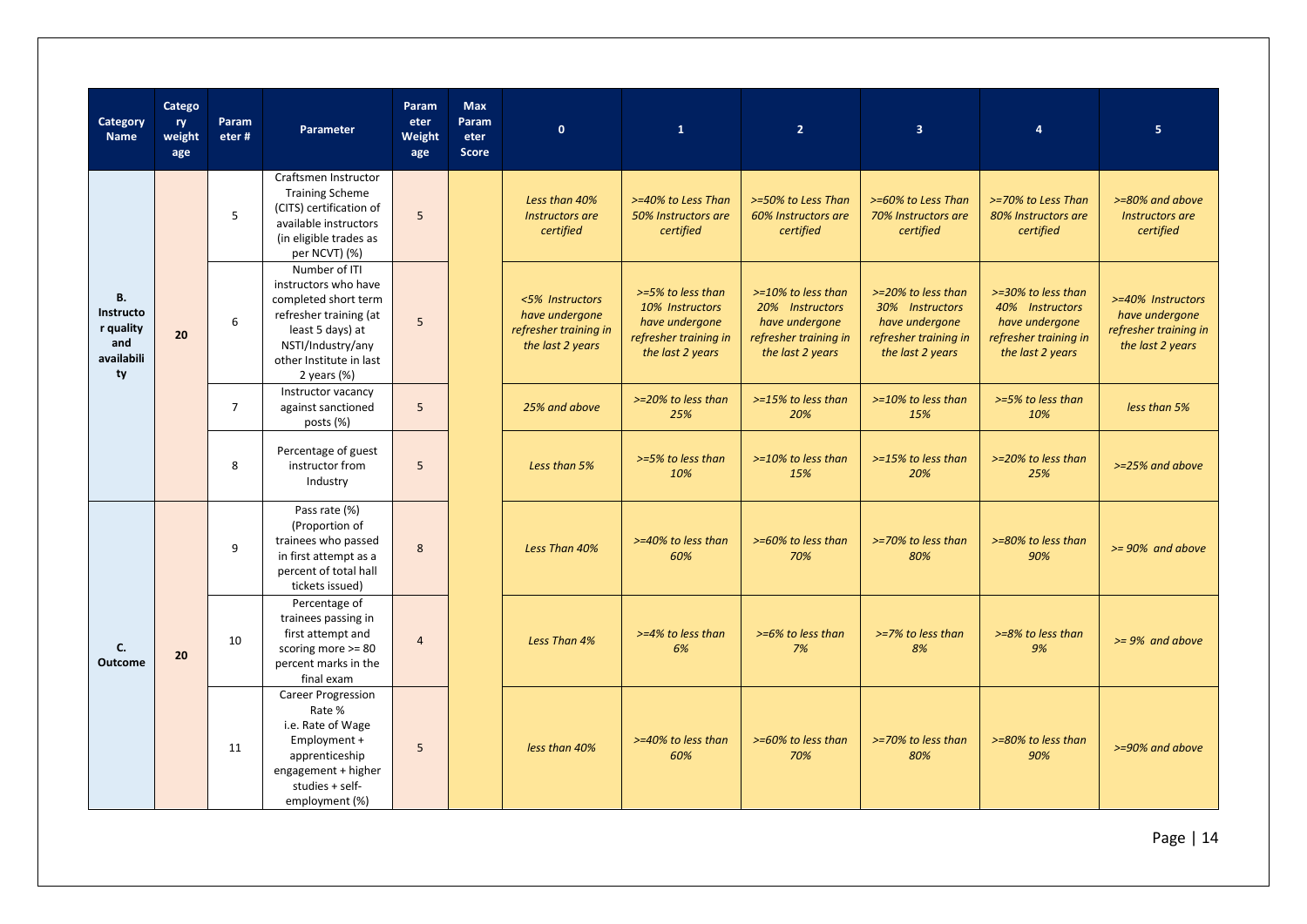| Category<br>Name                        | Catego<br>ry.<br>weight<br>age | Param<br>eter# | <b>Parameter</b>                                                                                                                                                                                                       | Param<br>eter<br>Weight<br>age | <b>Max</b><br>Param<br>eter<br><b>Score</b> | $\mathbf{0}$                                                                                                                                     | $\mathbf{1}$                                                                                                                                       | $\overline{2}$                                                                                                                                                                                                                                                                                                           | $\overline{3}$                                                                                                                                                                                                                                                                                                    | $\overline{a}$                                                                                                                                                                                                                                                                                                           | 5                                                                                                                                                                                                                                                                                                                         |
|-----------------------------------------|--------------------------------|----------------|------------------------------------------------------------------------------------------------------------------------------------------------------------------------------------------------------------------------|--------------------------------|---------------------------------------------|--------------------------------------------------------------------------------------------------------------------------------------------------|----------------------------------------------------------------------------------------------------------------------------------------------------|--------------------------------------------------------------------------------------------------------------------------------------------------------------------------------------------------------------------------------------------------------------------------------------------------------------------------|-------------------------------------------------------------------------------------------------------------------------------------------------------------------------------------------------------------------------------------------------------------------------------------------------------------------|--------------------------------------------------------------------------------------------------------------------------------------------------------------------------------------------------------------------------------------------------------------------------------------------------------------------------|---------------------------------------------------------------------------------------------------------------------------------------------------------------------------------------------------------------------------------------------------------------------------------------------------------------------------|
|                                         |                                | 12             | Participation, Awards<br>and accolades by<br>Principal/trainees/Inst<br>ructors/ITI at District /<br>State / National/<br><b>International Level</b><br>(including skill)<br>competitions etc.) in<br>the last 2 years | $\overline{3}$                 |                                             | <b>Principal/Trainees/I</b><br>nstructors haven't<br>participated any<br><b>Skill India</b><br>Competition (<br>State/Central/Intern<br>ational) | <b>Principal/Trainees/I</b><br>nstructors have<br>participated in at<br>least one Skill India<br>Competition (<br>State/Central/Intern<br>ational) | Principal/Trainees/I<br>nstructors have<br>participated in at<br>least one Skill India<br>Competition (<br>State/Central/Intern<br>ational)<br>And<br><b>Principal/Trainees/I</b><br>nstructors or ITI<br>have won 1-2<br>awards<br>cumulatively across<br>District / State /<br>National/<br><b>International Level</b> | Principal/Trainees/I<br>nstructors have<br>participated in at<br>least one Skill India<br>Competition (<br>State/Central/Intern<br>ational)<br>And<br>Principal/Trainees/I<br>nstructors or ITI<br>have won 3-4<br>awards<br>cumulatively across<br>District / State /<br>National/<br><b>International Level</b> | <b>Principal/Trainees/I</b><br>nstructors have<br>participated in at<br>least one Skill India<br>Competition (<br>State/Central/Intern<br>ational)<br>And<br>Principal/Trainees/I<br>nstructors or ITI<br>have won 5-6<br>awards<br>cumulatively across<br>District / State /<br>National/<br><b>International Level</b> | Principal/Trainees/I<br>nstructors have<br>participated in at<br>least one Skill India<br><b>Competition (</b><br>State/Central/Intern<br>ational)<br>And<br>Principal/Trainees/I<br>nstructors or ITI<br>have won $>6$<br>awards<br>cumulatively across<br>District / State /<br>National/<br><b>International Level</b> |
| D.                                      |                                | 13             | Functional IMC in case<br>of Govt. ITI and<br>similar institutional<br>mechanism with at<br>least one industry<br>representative expert<br>in case of Pvt. ITI                                                         | 6                              |                                             | <b>IMC</b> or similar<br>structure has not<br>been constituted                                                                                   | <b>IMC</b> has been<br>constituted but all<br>posts as per the<br>requirement are not<br>filled                                                    | <b>IMC</b> has been<br>constituted but not<br>functional                                                                                                                                                                                                                                                                 | <b>IMC</b> has been<br>constitutional and<br>functional. IMC<br>meets at least once<br>in a year                                                                                                                                                                                                                  | <b>IMC</b> has been<br>constitutional and<br>functional. IMC<br>meets at least twice<br>in a year                                                                                                                                                                                                                        | <b>IMC</b> has been<br>constituted and<br>functional. IMC<br>meets at least once<br>in a quarter.                                                                                                                                                                                                                         |
| Knowled<br>ge<br>Infrastru<br>cture and | 20                             | 14             | Machine maintenance<br>log books                                                                                                                                                                                       | $\overline{4}$                 |                                             | No such log books<br>available or the log<br>books not up to<br>date                                                                             |                                                                                                                                                    |                                                                                                                                                                                                                                                                                                                          |                                                                                                                                                                                                                                                                                                                   |                                                                                                                                                                                                                                                                                                                          | <b>Updated log books</b><br>available                                                                                                                                                                                                                                                                                     |
| Institute<br>Processe<br>$\mathbf{s}$   |                                | 15             | Availability of "full-<br>time" ITI Principal and<br>post-employment<br>training.<br>(Admin/management<br>of at least 5 days).                                                                                         | 6                              |                                             | <b>No Full Time ITI</b><br>Principal                                                                                                             |                                                                                                                                                    |                                                                                                                                                                                                                                                                                                                          | <b>Full Time ITI</b><br>Principal exists but<br>no provision of<br>post-employment<br>training( of<br>administration/man<br>agement employees<br>for at least 5 days)                                                                                                                                             |                                                                                                                                                                                                                                                                                                                          | <b>Full Time ITI</b><br>Principal exists and<br>provision of post-<br>employment<br>training( of<br>administration/man<br>agement employees<br>for at least 5 days)                                                                                                                                                       |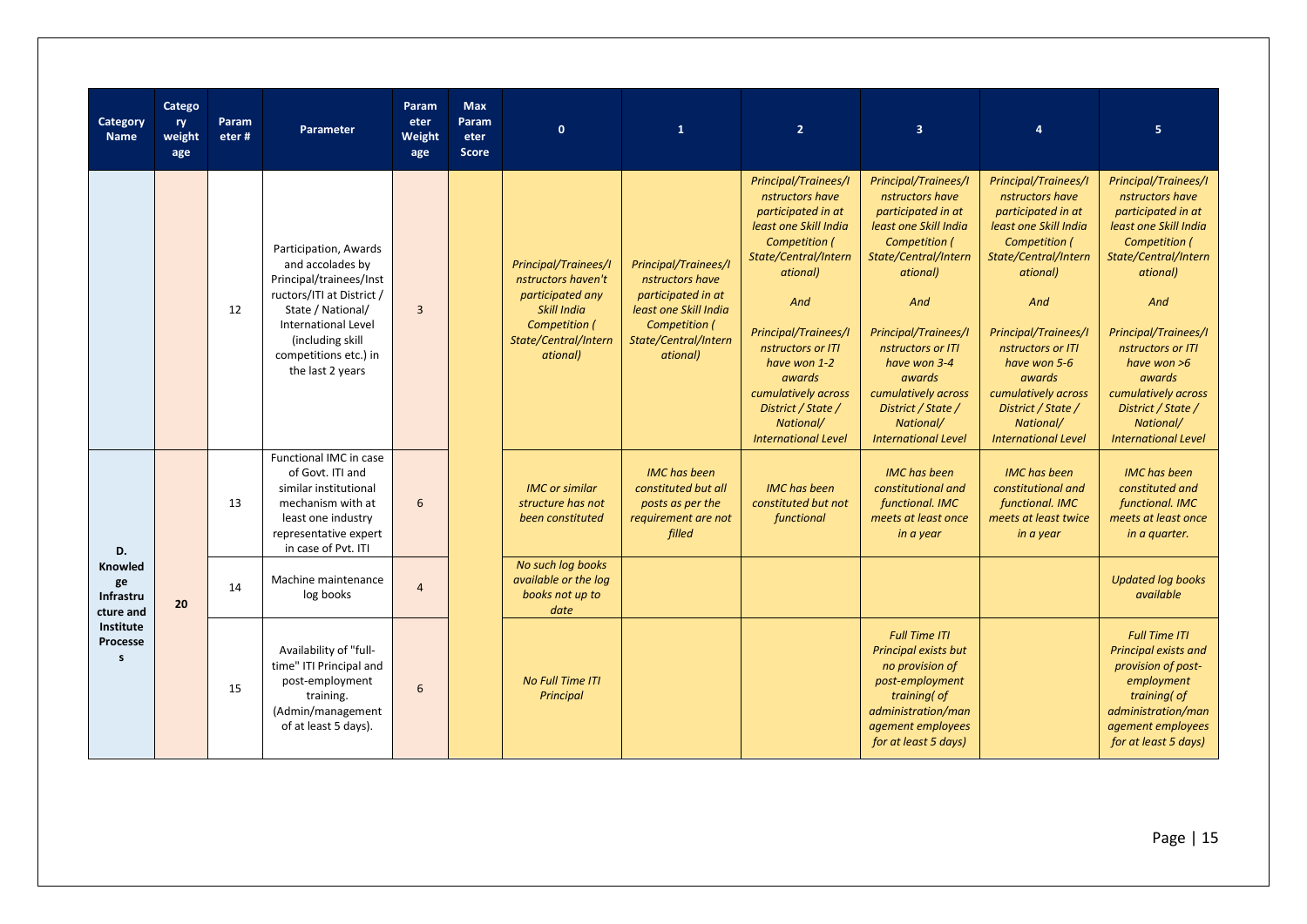| Category<br><b>Name</b>                      | Catego<br>ry<br>weight<br>age | Param<br>eter# | Parameter                                                                                                                                                      | Param<br>eter<br>Weight<br>age | <b>Max</b><br>Param<br>eter<br><b>Score</b> | $\mathbf{0}$                                                                                                    | $\mathbf 1$ | 2 <sup>1</sup> | $\overline{\mathbf{3}}$                                                                                                 | $\overline{4}$ | $\sqrt{5}$                                                                                       |
|----------------------------------------------|-------------------------------|----------------|----------------------------------------------------------------------------------------------------------------------------------------------------------------|--------------------------------|---------------------------------------------|-----------------------------------------------------------------------------------------------------------------|-------------|----------------|-------------------------------------------------------------------------------------------------------------------------|----------------|--------------------------------------------------------------------------------------------------|
|                                              |                               | 16             | Availability of<br>production center<br>generating revenues<br>(excl. course fee) /<br>earn with learn<br>scheme as per audit<br>report.                       | $\overline{4}$                 |                                             | <b>Production center</b><br>/earn with learn<br>scheme with up to<br><b>INR 50,000</b><br>revenues per<br>annum |             |                | <b>Production center</b><br>/earn with learn<br>scheme with >=INR<br>50,000 to less than<br>1lakh revenues per<br>annum |                | <b>Production center</b><br>/earn with learn<br>scheme with >=INR<br>1lakh revenues per<br>annum |
|                                              | 20                            | 17             | Playground/Horticultu<br>re/ Garden/Indoor<br>Play Ground facilities                                                                                           | $\overline{4}$                 |                                             | Such facilities are<br>not available or not<br>maintained                                                       |             |                |                                                                                                                         |                | Such facilities are<br>available and<br>maintained                                               |
|                                              |                               | 18             | Percent of trainees<br>who were 10th pass<br>on joining and got<br>12th Certificate after<br>passing (Not<br>Applicable for ITI<br>younger than 3 years)       | $\overline{4}$                 |                                             | Less than 50%                                                                                                   |             |                |                                                                                                                         |                | >=50% and above                                                                                  |
| E. Bonus:<br><b>Best</b><br><b>Practices</b> |                               | 19             | Recognized<br>Technological<br>Innovation/Advancem<br>ents                                                                                                     | $\overline{4}$                 |                                             | No Recognized<br>innovation                                                                                     |             |                |                                                                                                                         |                | At least one<br>Recognized<br>innovation                                                         |
|                                              |                               | 20             | Availability of new<br>generation courses<br>like IoT,<br>Mechatronics, Drone<br>Technology                                                                    | $\overline{4}$                 |                                             | <60 seats being<br>offered in the ITI                                                                           |             |                |                                                                                                                         |                | >=60 seats offered<br>in such courses                                                            |
|                                              |                               | 21             | Sustainable measures<br>being adopted by ITI<br>viz. rain water<br>harvesting, solar<br>power utilization,<br>utilization of scrap,<br>and waste<br>management | $\overline{4}$                 |                                             | NO such measures<br>adopted by ITI                                                                              |             |                |                                                                                                                         |                | At least one of<br>these measures<br>adopted by ITI                                              |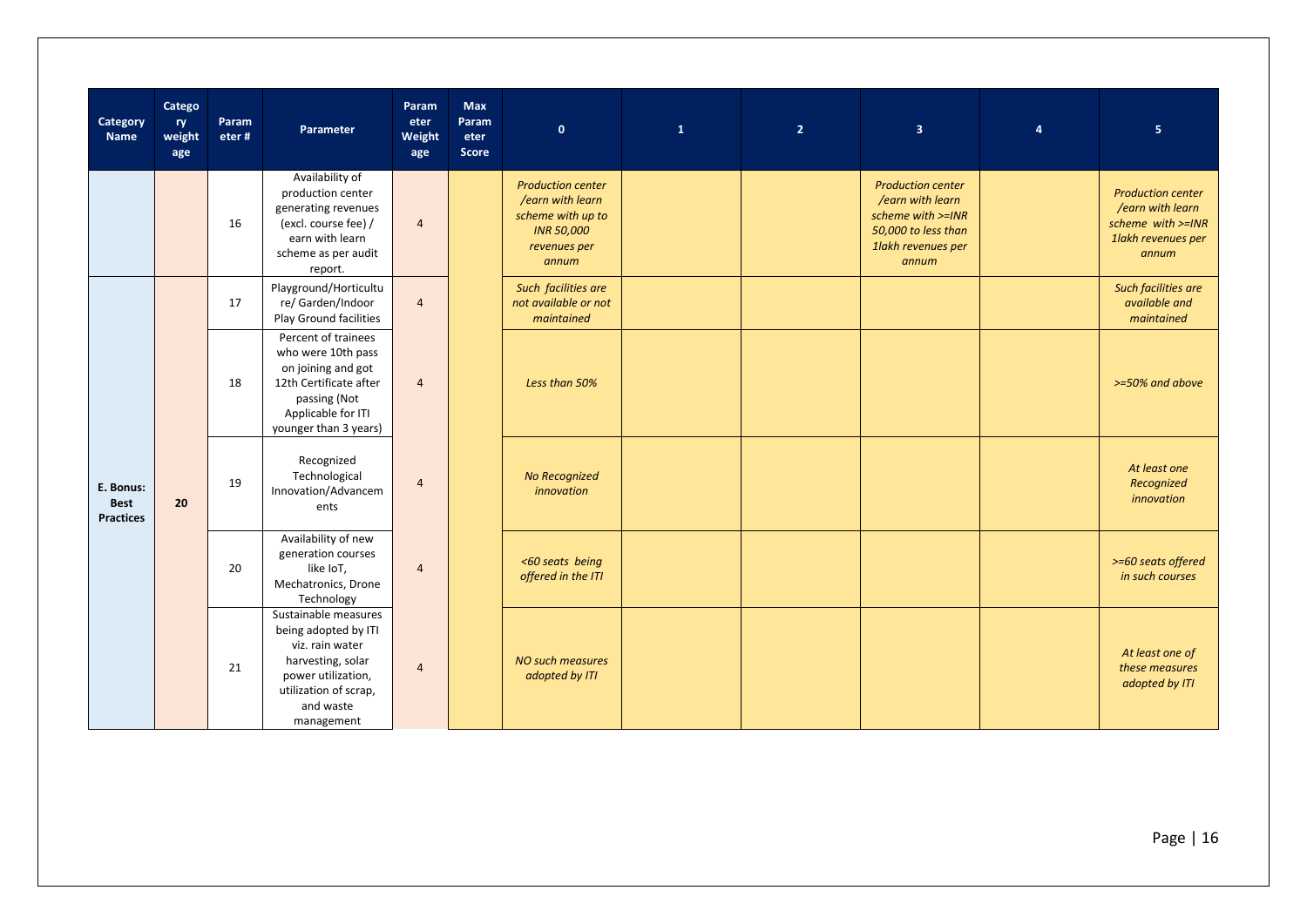| Category<br><b>Name</b> | Catego<br>ry<br>weight<br>age | Param<br>eter# | Parameter                                                                                                                                                                                                                                        | Param<br>eter<br>Weight<br>age | <b>Max</b><br>Param<br>eter<br>Score | $\mathbf{0}$                                                                                                              | $\mathbf{1}$ | 2 <sup>1</sup> | $\overline{\mathbf{3}}$ | $\overline{a}$ | $\overline{5}$                                                                                                         |
|-------------------------|-------------------------------|----------------|--------------------------------------------------------------------------------------------------------------------------------------------------------------------------------------------------------------------------------------------------|--------------------------------|--------------------------------------|---------------------------------------------------------------------------------------------------------------------------|--------------|----------------|-------------------------|----------------|------------------------------------------------------------------------------------------------------------------------|
|                         |                               | 22             | Women oriented<br>courses available in ITI<br>(Courses related to<br>Apparel/Dress<br>making, Beauty and<br>Wellness,<br>Stenographer, COPA,<br>Secretarial Assistant<br>(English), Food<br>Processing etc.)                                     | $\overline{4}$                 |                                      | <60 seats being<br>offered in such<br>courses                                                                             |              |                |                         |                | >=60 seats offered<br>in such courses                                                                                  |
|                         |                               | 23             | All the details of<br>Instructors entered in<br><b>NCVT MIS Portal</b>                                                                                                                                                                           | $\overline{4}$                 |                                      | <b>Completed details</b><br>of instructors are<br>not available on<br><b>MIS</b>                                          |              |                |                         |                | <b>Completed details</b><br>of instructors are<br>available on MIS                                                     |
|                         |                               | 24             | Convocation<br>Ceremony for ITI<br>passed out                                                                                                                                                                                                    | $\overline{4}$                 |                                      | N <sub>O</sub>                                                                                                            |              |                |                         |                | Yes                                                                                                                    |
|                         |                               | 25             | Existence of<br>functional Alumni<br>association                                                                                                                                                                                                 | $\overline{4}$                 |                                      | <b>No</b>                                                                                                                 |              |                |                         |                | Yes                                                                                                                    |
|                         |                               | 26             | Diversity of Trades                                                                                                                                                                                                                              | $\overline{4}$                 |                                      | <4 trades offered in<br>ITI                                                                                               |              |                |                         |                | >=4 trades offered<br>in ITI                                                                                           |
|                         |                               | 27             | Fund Utilization by ITI<br>(in case ITI was part<br>of any of Centrally<br>Sponsored Scheme<br>such as viz. "Scheme<br>for upgradation of<br>1396 Government ITIs<br>in PPP Mode",<br>"Model ITI Scheme",<br>"World Bank Funded<br>VTIP Scheme") | $\overline{4}$                 |                                      | $<80\%$ Fund<br>utilization as a<br>percentage of total<br>funds released to<br>the ITI<br>(total across such<br>schemes) |              |                |                         |                | >80% Fund<br>utilization as a<br>percentage of total<br>funds released to<br>the ITI<br>(total across such<br>schemes) |